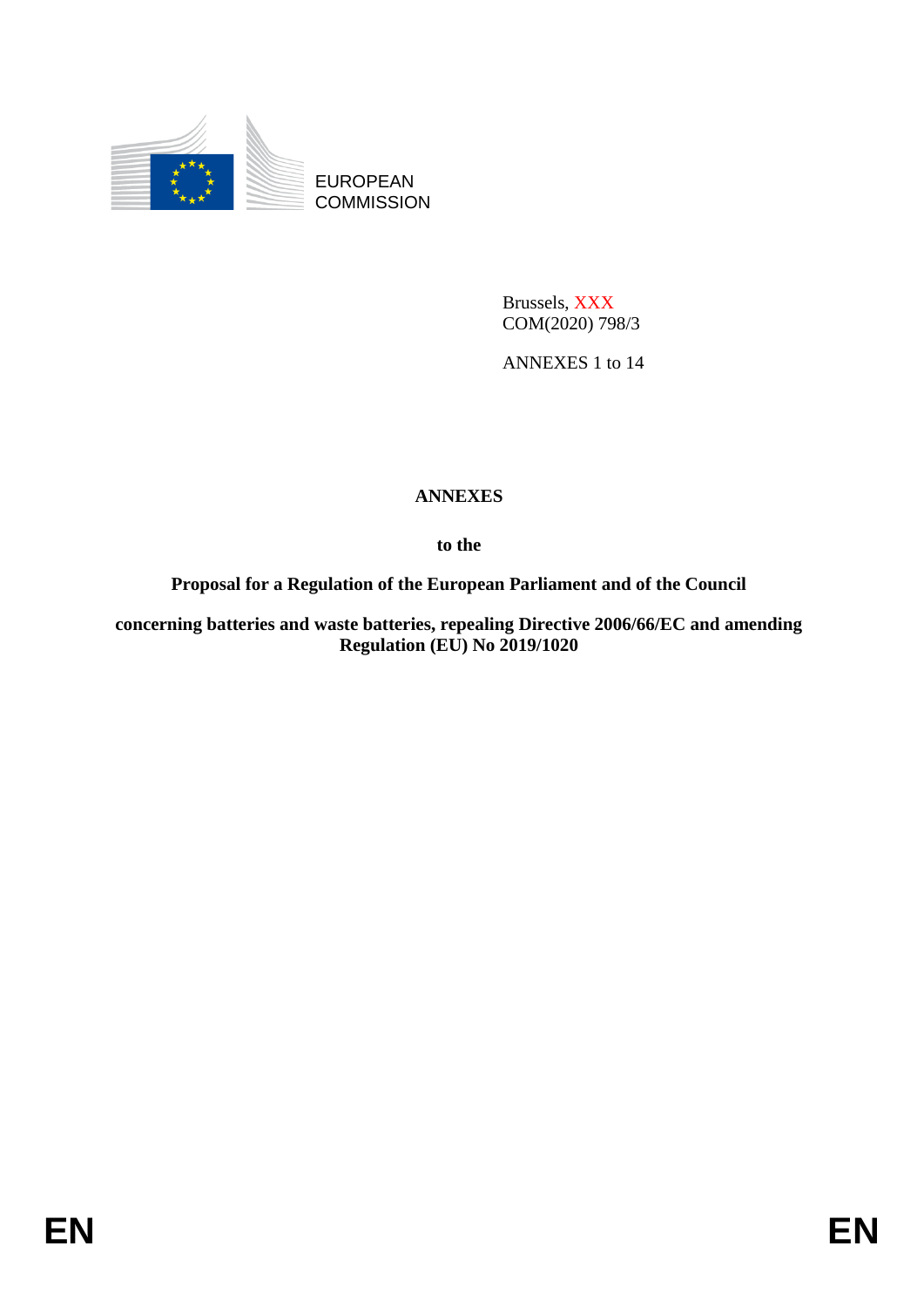| ANNEX III Electrochemical performance and durability parameters for portable batteries of   |  |
|---------------------------------------------------------------------------------------------|--|
| ANNEX IV Electrochemical performance and durability requirements for rechargeable           |  |
|                                                                                             |  |
|                                                                                             |  |
| ANNEX VII Parameters for determining the state of health of batteries and expected lifetime |  |
|                                                                                             |  |
|                                                                                             |  |
|                                                                                             |  |
| ANNEX XI Calculation of collection rates of waste portable batteries  18                    |  |
|                                                                                             |  |
| ANNEX XIII Information to be stored in the European Electronic Exchange System 21           |  |
|                                                                                             |  |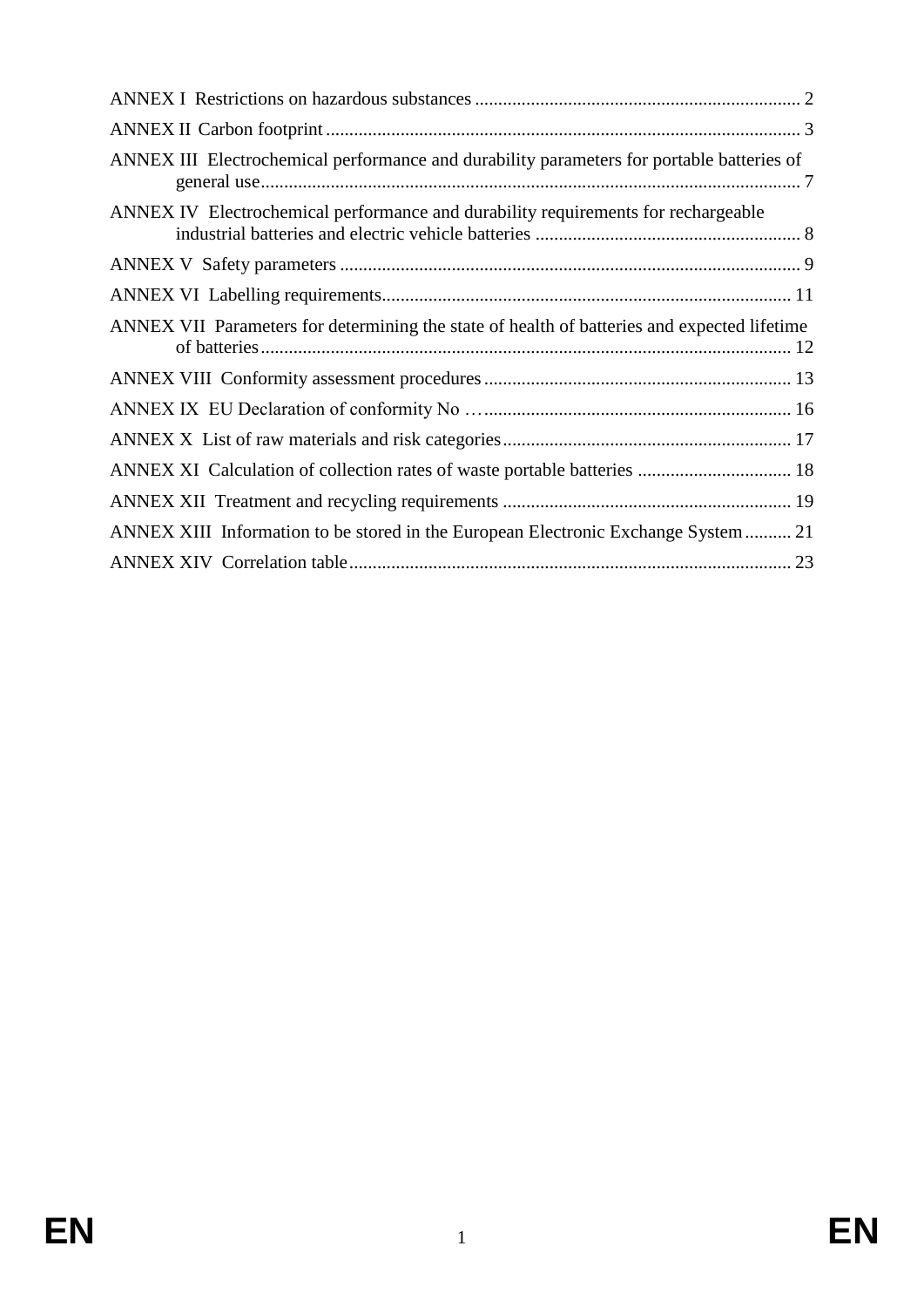### **ANNEX I Restrictions on hazardous substances**

<span id="page-2-0"></span>

| Designation of the substance or<br>group of substances                   |                  | Conditions of restriction                                                                                                                                                                                                                                                                                                                            |
|--------------------------------------------------------------------------|------------------|------------------------------------------------------------------------------------------------------------------------------------------------------------------------------------------------------------------------------------------------------------------------------------------------------------------------------------------------------|
| 1. Mercury<br>CAS No. 7439-97-6<br>EC No. 231-106-7 and its<br>compounds | 1.<br>2.         | Batteries, whether or not incorporated<br>into appliances, shall not contain more<br>than 0,0005 % of mercury (expressed as<br>mercury metal) by weight.<br>Batteries used in vehicles to which<br>Directive 2000/53/EC applies shall not<br>contain more than 0,1% of mercury<br>(expressed as mercury metal) by weight<br>in homogeneous material. |
| 2. Cadmium<br>CAS No. 7440-43-9<br>EC No. 231-152-8 and its<br>compounds | 1.               | Portable batteries, whether<br><b>or</b><br>not<br>incorporated<br>into<br>appliances,<br>shall<br>not contain more<br>0,002%<br>than<br>of<br>cadmium (expressed as cadmium metal)<br>by weight.                                                                                                                                                    |
|                                                                          | 2.               | The restriction set out in point 1 shall<br>not apply to portable batteries intended<br>for use in:<br>(a) emergency and alarm systems,<br>including emergency lighting;                                                                                                                                                                             |
|                                                                          |                  | (b) medical equipment.                                                                                                                                                                                                                                                                                                                               |
|                                                                          | 3.               | Batteries used in vehicles to which<br>Directive 2000/53/EC applies shall not<br>contain more than 0,01% of cadmium<br>(expressed)<br>cadmium metal)<br>as<br>by<br>weight in homogeneous material.                                                                                                                                                  |
|                                                                          | $\overline{4}$ . | The restriction set out in point 3 does<br>not apply to vehicles that benefit from<br>an exemption on the basis of Annex II<br>to Directive 2000/53/EC.                                                                                                                                                                                              |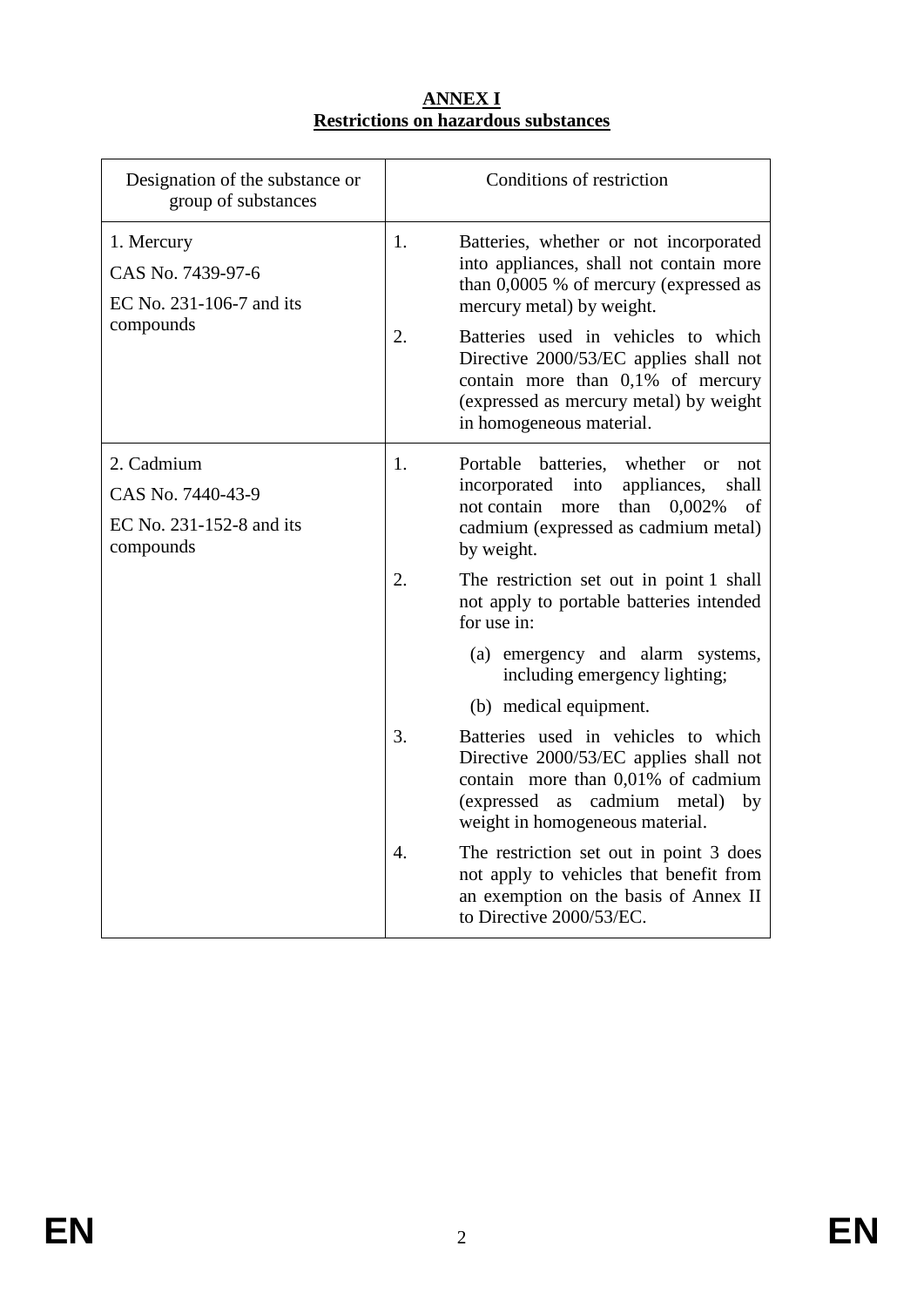# **ANNEX II Carbon footprint**

#### <span id="page-3-0"></span>1. Definitions

For the purposes of this Annex, the following definitions shall apply:

- (a) 'Activity data' means the information associated with processes while modelling Life Cycle Inventories (LCI). The aggregated LCI results of the process chains that represent the activities of a process are each multiplied by the corresponding activity data and then combined to derive the environmental footprint associated with that process;
- (b) 'Bill of materials' means list of the raw materials, sub-assemblies, intermediate assemblies, sub-components, parts and the quantities of each needed to manufacture the product in scope of the study;
- (c) 'Company-specific data' refers to directly measured or collected data from one or multiple facilities (site-specific data) that are representative for the activities of the company. It is synonymous to "primary data";
- (d) 'Functional unit' means the qualitative and quantitative aspects of the function(s) and/or service(s) provided by the product being evaluated;
- (e) 'Life cycle' means the consecutive and interlinked stages of a product system, from raw material acquisition or generation from natural resources to final disposal (ISO 14040:2006);
- (f) 'Life cycle inventory (LCI)' means the combined set of exchanges of elementary, waste and product flows in a LCI dataset;
- (g) 'Life cycle inventory (LCI) dataset' means a document or file with life cycle information of a specified product or other reference (e.g., site, process), covering descriptive metadata and quantitative life cycle inventory. A LCI dataset could be a unit process dataset, partially aggregated or an aggregated dataset;
- (h) 'Reference flow' means the measure of the outputs from processes in a given product system required to fulfil the function expressed by the functional unit (based on ISO 14040:2006);
- (i) 'Secondary data' means data not from a specific process within the supply-chain of the company performing a carbon footprint study. This refers to data that is not directly collected, measured, or estimated by the company, but sourced from a third party LCI database or other sources. Secondary data includes industry average data (e.g., from published production data, government statistics, and industry associations), literature studies, engineering studies and patents, and may also be based on financial data, and contain proxy data, and other generic data. Primary data that go through a horizontal aggregation step are considered as secondary data;
- (j) 'System boundary' means the aspects included or excluded from the life cycle study.

Additionally, the harmonised rules for the calculation of the carbon footprint of batteries shall include any further definition necessary for their interpretation.

2. Scope

This Annex provides essential elements on how to calculate the carbon footprint.

The harmonised calculation rules referred to in Article 7 shall build on the essential elements included in this Annex, be in compliance with the latest version of the Commission Product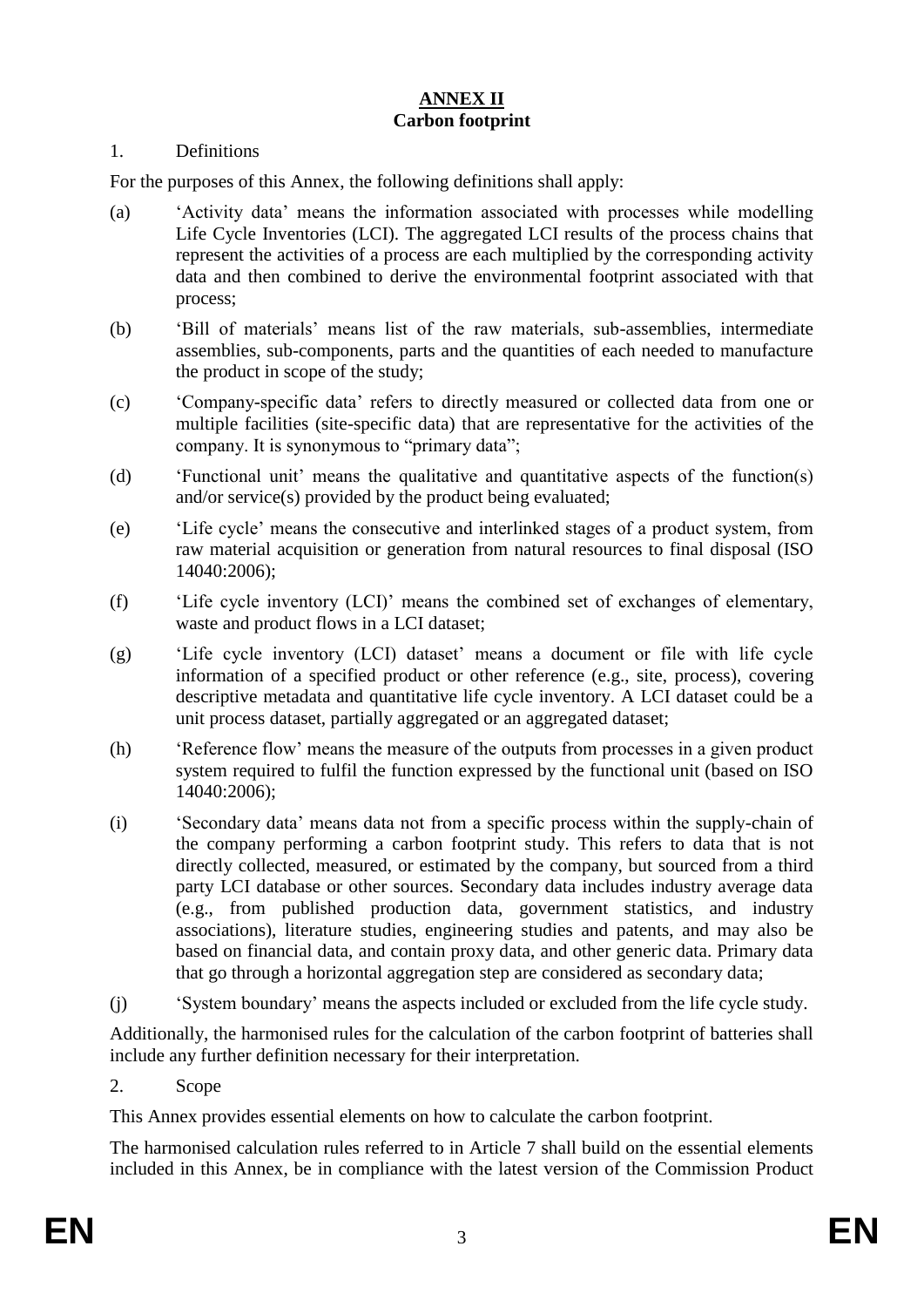Environmental Footprint<sup>1</sup> (PEF) method and relevant Product Environmental Footprint Category Rules (PEFCRs)<sup>2</sup> and reflect the international agreements and technical/scientific progress in the area of life cycle assessment<sup>3</sup>.

The calculation of the life cycle carbon footprint shall be based on the bill of material, the energy, and auxiliary materials used in a specific plant to produce a specific battery model. In particular, the electronic components (e.g. battery management units, safety units) and the cathode materials have to be accurately identified, as they may become the main contributor for the battery carbon footprint.

3. Functional unit and reference flow

The functional unit is further defined as one kWh (kilowatt-hour) of the total energy provided over the service life by the battery system, measured in kWh. The total energy is obtained from the number of cycles multiplied by the amount of delivered energy over each cycle.

The reference flow is the amount of product needed to fulfil the defined function and shall be measured in kg of battery per kWh of the total energy required by the application over its service life. All quantitative input and output data collected by the manufacturer to quantify the carbon footprint shall be calculated in relation to this reference flow.

4. System boundary

The following life cycle stages and processes shall be included in the system boundary:

| Life cycle stage                            | Short description of the processes included   |
|---------------------------------------------|-----------------------------------------------|
| Raw material acquisition and pre-processing | Includes mining and pre-processing, up to the |
|                                             | manufacturing of battery cells and batteries  |
|                                             | components (active materials, separator,      |
|                                             | electrolyte, casings, active and passive      |
|                                             | battery components), and electric/electronics |
|                                             | components.                                   |
| Main product production                     | Assembly of battery cells and assembly of     |
|                                             | batteries with the battery cells and the      |
|                                             | electric/electronic components                |
| Distribution                                | Transport to the point of sale                |
| End of life and recycling                   | Collection, dismantling and recycling         |

The following processes shall be excluded:

- Manufacturing of equipment for batteries assembly and recycling, as impacts have been calculated as negligible in the PEFCRs for high specific energy rechargeable batteries for mobile applications;
- Battery assembly process with the original equipment manufacturer (OEM) system components. It mainly corresponds to mechanical assembly, and it is included inside the OEM equipment or vehicle assembly line. The specific energy or material consumption for this process are negligible when compared to the manufacturing process of OEM components.

The use phase should be excluded from the lifecycle carbon footprint calculations, as not being under the direct influence of manufacturers unless it is demonstrated that choices made

 $\mathbf{1}$ <sup>1</sup> https://eur-lex.europa.eu/legal-content/EN/TXT/PDF/?uri=CELEX:32013H0179&from=EN<br><sup>2</sup> https://saxways.ou/suring user (user lower in 16/DEECD, with page 16.2 pHs

<sup>&</sup>lt;sup>2</sup> https://ec.europa.eu/environment/eussd/smgp/pdf/PEFCR\_guidance\_v6.3.pdf<br><sup>3</sup> See https://ec.europe.eu/environment/eused/emen/deu\_methode.htm

<sup>3</sup> See https://ec.europa.eu/environment/eussd/smgp/dev\_methods.htm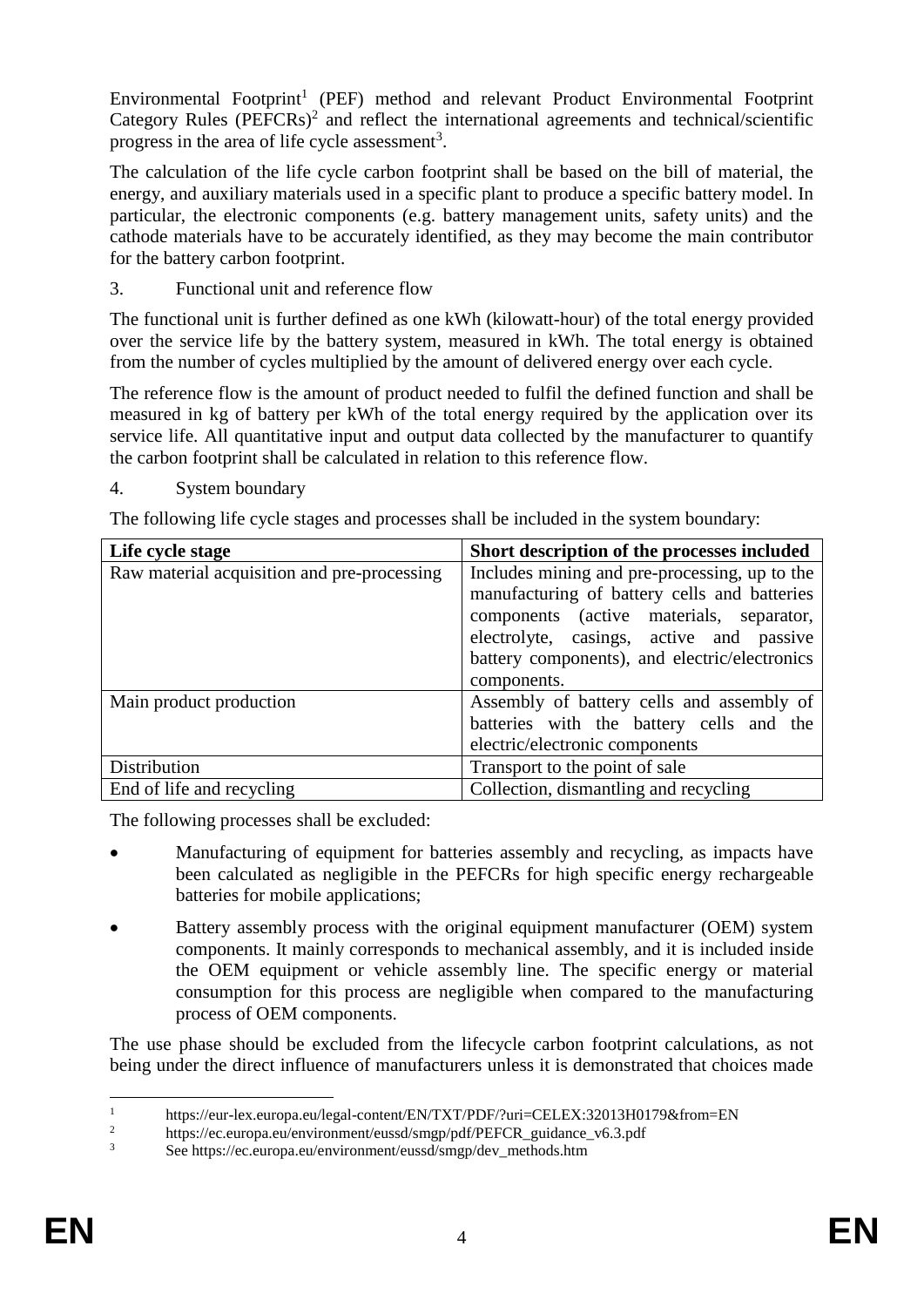by battery manufacturers at the design stage can make a non-negligible contribution to this impact.

5. Use of company specific and secondary datasets

Due to the high number of battery components and the complexity of the processes, the economic operator shall limit, where justified, the use of company specific data to process and component analysis to the battery-specific parts.

In particular, all activity data related to the battery's anode, cathode, electrolyte, separator and cell-casing shall refer to a specific battery model produced in a specific production plant (i.e., no default activity data shall be used). The battery-specific activity data shall be used in combination with the relevant Product Environmental Footprint compliant secondary datasets.

As the carbon footprint declaration shall be specific to a model battery produced in a defined production site, sampling of data collected from different plants producing the same battery model should not be allowed.

A change in the bill of materials or energy mix used to produce a battery model requires a new calculation of the carbon footprint for that battery model.

The harmonised rules to be elaborated via a delegated act shall include detailed modelling of the following lifecycle stages:

- Raw material acquisition and pre-processing stage
- Production stage
- **Distribution**
- Own electricity production
- End of life stage
- 6. Carbon footprint impact assessment

The carbon footprint of the battery shall be calculated using the "climate change" life cycle impact assessment method recommended in the 2019 Joint Research Centre (JRC) report available at [https://eplca.jrc.ec.europa.eu/permalink/PEF\\_method.pdf](https://eplca.jrc.ec.europa.eu/permalink/PEF_method.pdf) .

The results shall be provided as characterised results (without normalisation and weighting). The list of characterization factors to be used is available at [https://eplca.jrc.ec.europa.eu/EnviromentalFootprint.html.](https://eplca.jrc.ec.europa.eu/EnviromentalFootprint.html)

7. Offsets

Offsets are calculated relative to a baseline that represents a hypothetical scenario for what emissions would have been in the absence of the mitigation project that generates the offsets.

Offsets shall not be included in the carbon footprint declaration, but may be reported separately as additional environmental information and used for communication purposes.

8. Carbon footprint performance classes

Depending on the distribution of the values of the batteries' carbon footprint declarations placed in the EU internal market, a meaningful number of classes of performance will be identified, with category A being the best class with the lowest carbon footprint life cycle impact, to allow for market differentiation.

The identification of the threshold for each class of performance, as well as their width, will be based on the distribution of performances of the batteries placed on the market in the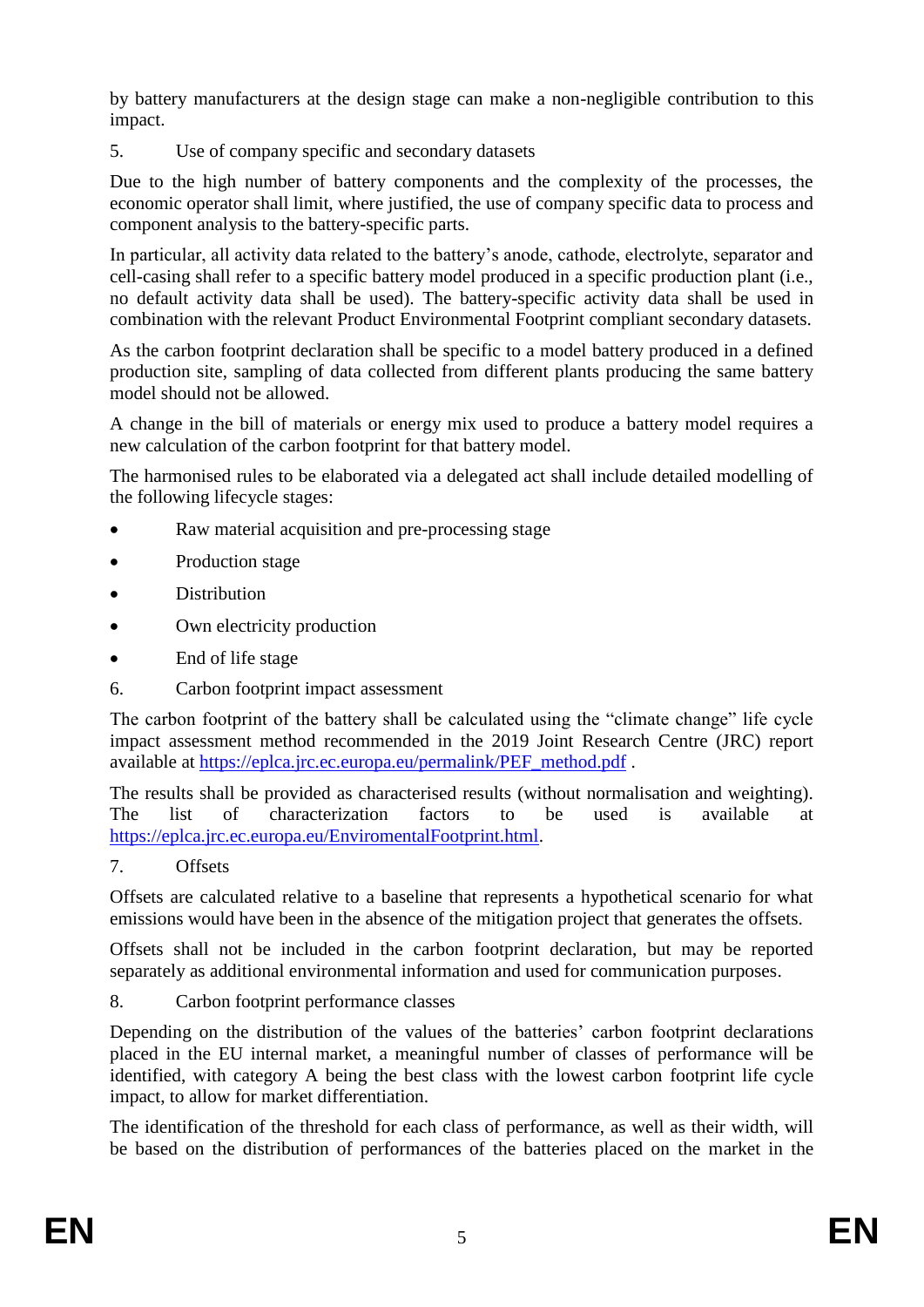previous 3 years, the expected technological improvements, and other technical factors to be identified.

The Commission shall review the number of performance classes and the thresholds between them every three years in order to keep them representative of the market reality and its expected development.

9. Maximum carbon thresholds

Based on the information collected through the carbon footprint declarations and the relative distribution of the carbon footprint performance classes of battery models placed on the market, and taking into account the scientific and technical progress in the field, the Commission will identify maximum lifecycle carbon footprint thresholds for rechargeable industrial and electric vehicle batteries, further to a dedicated impact assessment to determine those values.

In proposing maximum carbon footprint thresholds, the Commission will take into account the relative distribution of the carbon footprint values in batteries on the market, the extent of progress in the reduction of carbon footprint of batteries placed on the Union market and the effective and potential contribution of this measure to the Union's objectives on sustainable mobility and climate neutrality by 2050.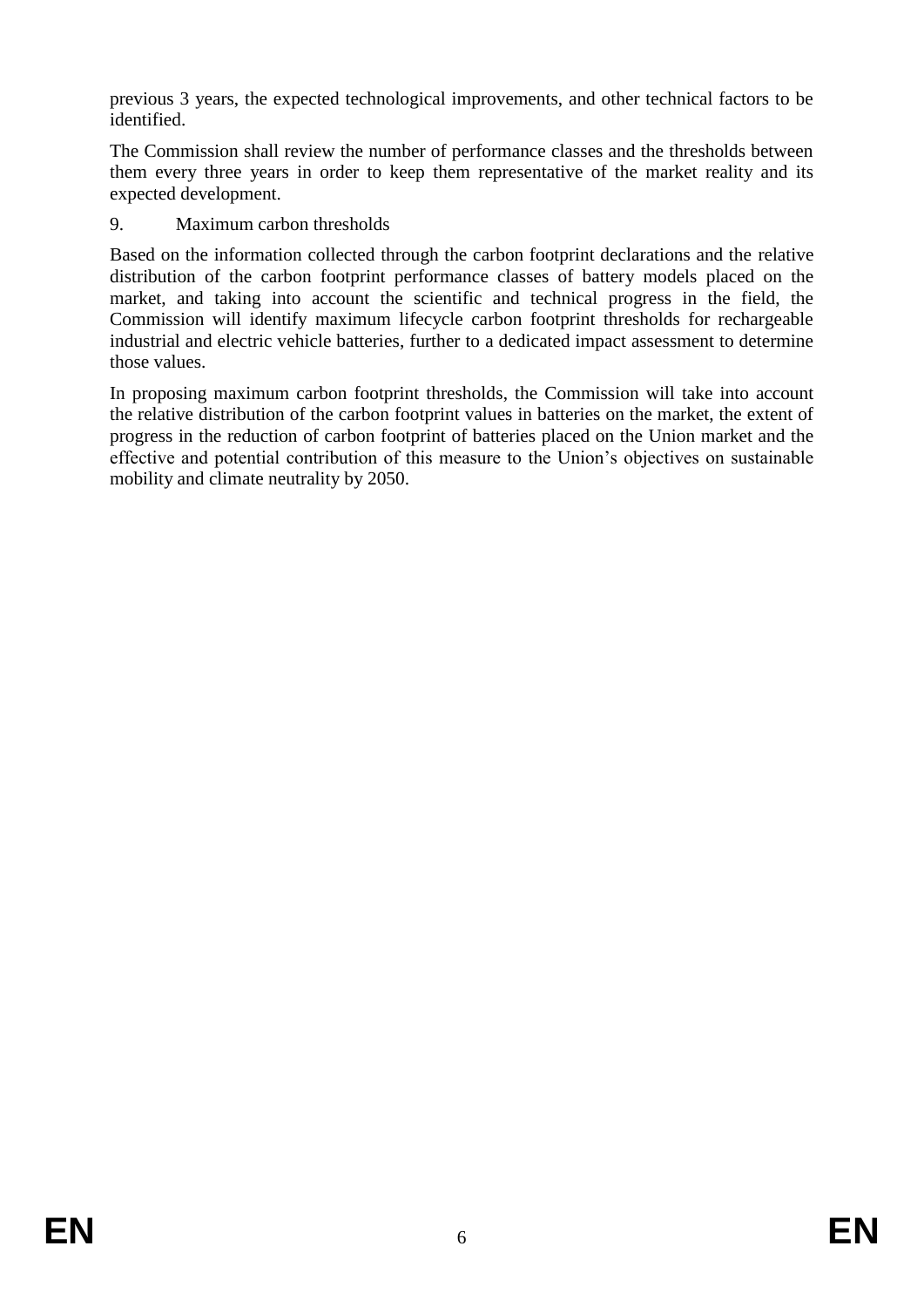# **ANNEX III**

#### <span id="page-7-0"></span>**Electrochemical performance and durability parameters for portable batteries of general use**

- 1. Battery capacity, electric charge which a battery can deliver under a specific set of conditions.
- 2. Minimum average duration, minimum average time on discharge when used in specific applications, depending on the type of battery.
- 3. Shelf life (delayed discharge performance), the relative decrease of the minimum average duration after a defined period of time and specific conditions.
- 4. Endurance in cycles (for rechargeable batteries), the capacity of the battery after a pre-established number of charge and discharge cycles.
- 5. Resistance to leakage, i.e. resistance to unplanned escape of electrolyte, gas or other material (poor, good or excellent).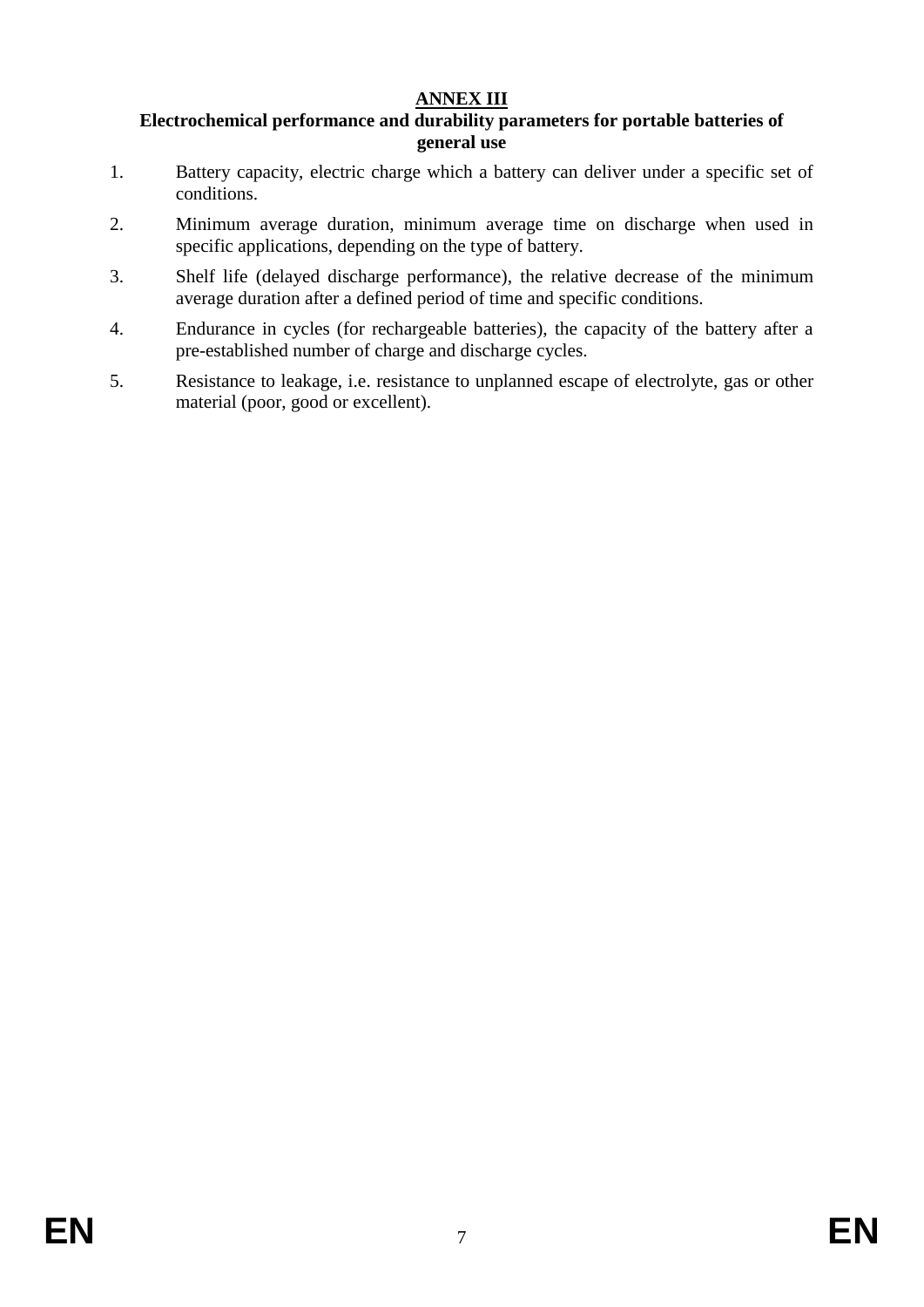#### **ANNEX IV**

#### <span id="page-8-0"></span>**Electrochemical performance and durability requirements for rechargeable industrial batteries and electric vehicle batteries**

### **Part A**

Parameters related to the electrochemical performance and durability

- 1. Rated capacity (in Ah) and capacity fade (in %).
- 2. Power (in W) and power fade (in %).
- 3. Internal resistance (in  $\Omega$ ) and internal resistance increase (in %).
- 4. Energy round trip efficiency and its fade (in %).
- 5. An indication of their expected life-time under the conditions for which they have been designed.

'*Rated capacity*' means the total number of ampere-hours (Ah) that can be withdrawn from a fully charged battery under specific conditions.

'*Capacity fade*' means the decrease over time and upon usage in the amount of charge that a battery can deliver at the rated voltage, with respect to the original rated capacity declared by the manufacturer.

*'Power' means* the amount of energy that a battery is capable to provide over a given period of time.

*'Power fade'* means the decrease over time and upon usage in the amount of power that a battery can deliver at the rated voltage.

'*Internal resistance*' means the opposition to the flow of current within a cell or a battery, that is, the sum of electronic resistance and ionic resistance to the contribution to total effective resistance including inductive/capacitive properties.

'*Energy round trip efficiency*' means the ratio of the net energy delivered by a battery during a discharge test to the total energy required to restore the initial State of Charge by a standard charge.

#### **Part B**

Elements for explanation of the measurements made for parameters listed in Part A

- 1. Applied discharge rate and charge rate.
- 2. Ratio between maximum allowed battery power (W) and battery energy (Wh).
- 3. Depth of discharge in the cycle-life test.
- 4. Power capability at 80% and 20% state of charge.
- 5. Any calculations performed with the measured parameters, if applicable.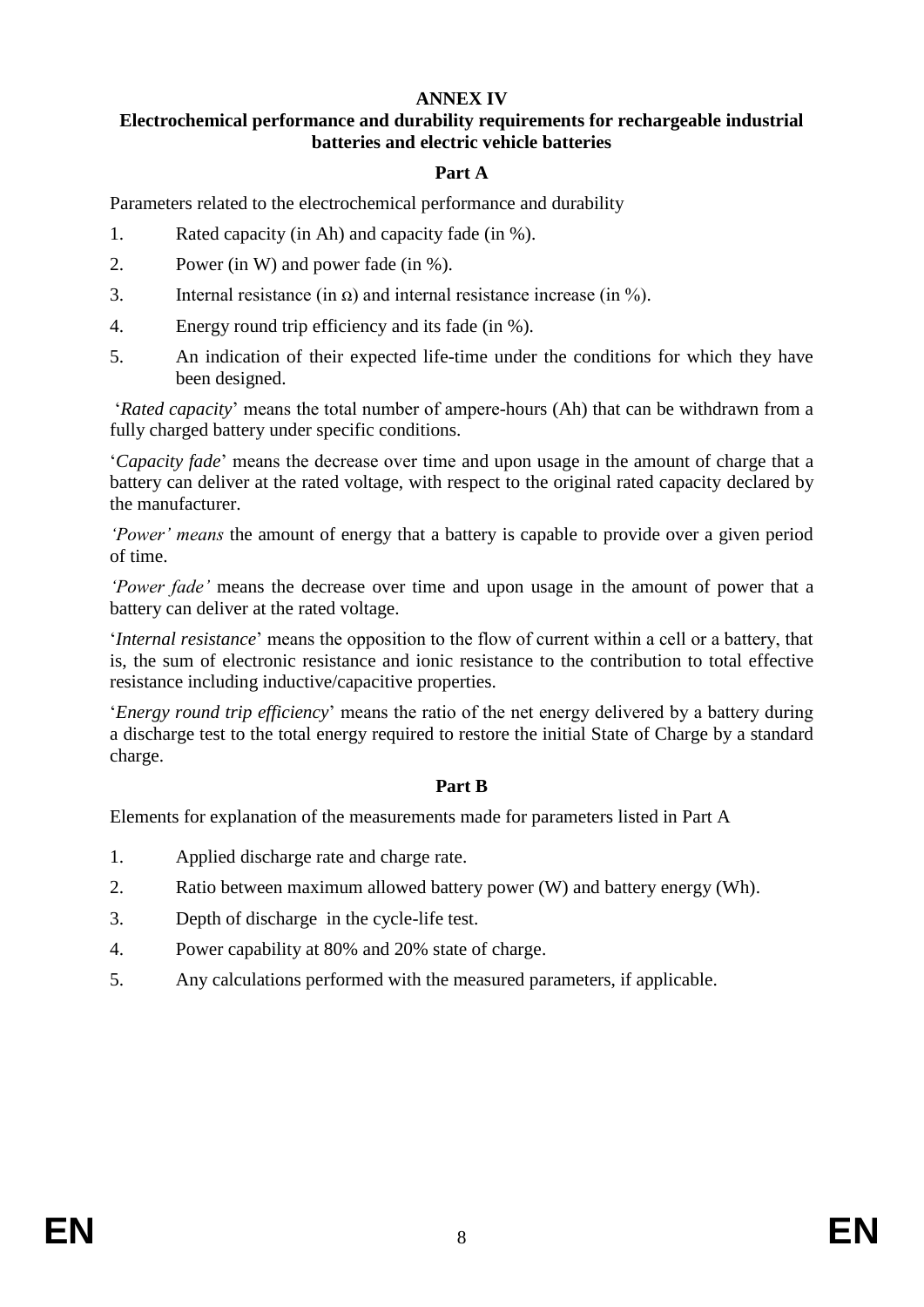# **ANNEX V Safety parameters**

### <span id="page-9-0"></span>1. Thermal shock and cycling

This test shall be designed to evaluate changes in the integrity of the battery arising from expansion and contraction of cell components upon exposure to extreme and sudden changes in temperature and potential consequences of such changes. During a thermal shock the battery shall be exposed to two temperature limits and held at each temperature limit for a specified period of time.

#### 2. External short circuit protection

This test shall evaluate the safety performance of a battery when applying an external short circuit. The test can evaluate the activation of the overcurrent protection device or the ability of cells to withstand the current without reaching a hazardous situation (e.g. thermal runaway, explosion, fire). The main risk factors are heat generation at cell level and electrical arcing which may damage circuitry or may lead to reduced isolation resistance.

#### 3. Overcharge protection

This test shall evaluate the safety performance of a battery in overcharge situations. The main safety risks during overcharge are the decomposition of the electrolyte, cathode and anode breakdown, exothermic decomposition of the solid electrolyte interphase (SEI) layer, separator degradation, and the Li plating, which can lead to self-heating of the battery and thermal runaway. The factors affecting the outcome of the test shall include, at least, the charging rate and the finally reached state-of-charge (SOC). The protection can be ensured by either voltage control (interruption after reaching the limit charging voltage) or current control (interruption after exceeding maximum charging current).

### 4. Over-discharge protection

This test shall evaluate the safety performance of a battery in over-discharge situations. Safety risks during over-discharge include polarity reversal leading to oxidation of the anode current collector (Copper) and to plating on the cathode side. Even minor over-discharge may cause dendrite formation and finally short circuit.

#### 5. Over-temperature protection

This test shall evaluate the effect of temperature control failure or failure of other protection features against internal overheating during operation.

#### 6. Thermal propagation

This test shall evaluate the safety performance of a battery in thermal propagation situations. A thermal runaway in one cell can cause a cascading reaction through the entire battery which can be composed of numerous cells. It can lead to severe consequences including a significant gas release. The test shall take into account the tests under development for transport applications by ISO and UN GTR.

#### 7. Mechanical damage by external forces (drop and impact)

These tests shall simulate one or more situations in which a battery accidentally drops or is impacted by a heavy load and remains operational for the purpose for which it was designed. The criteria to simulate these situations should reflect real life uses.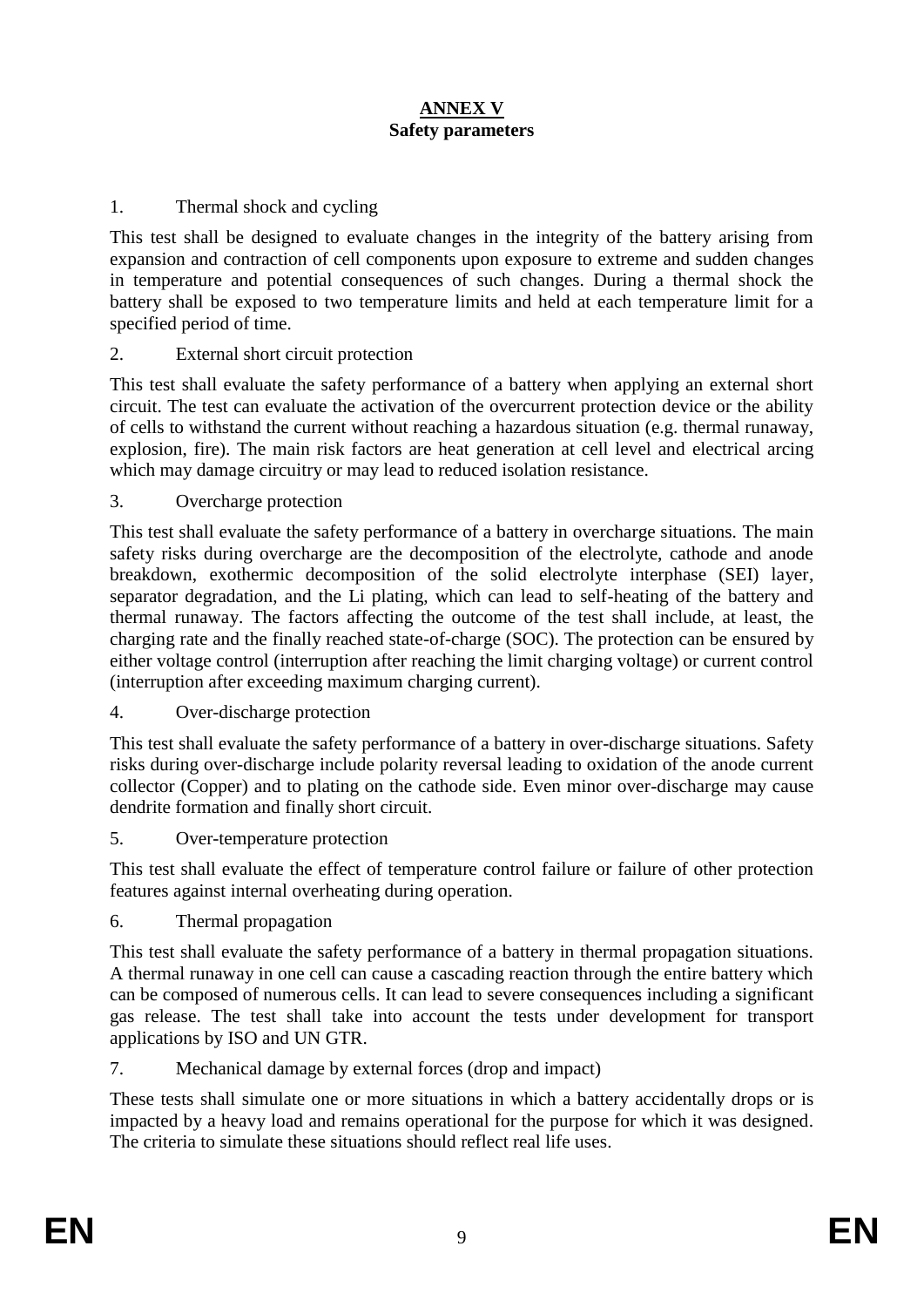# 8. Internal short circuit

This test shall evaluate the safety performance of a battery in internal short-circuit situations The occurrence of internal short circuits, one of the main concerns for battery manufacturers, potentially leads to venting, thermal runaway, along with sparking which can ignite the electrolyte vapours escaping from the cell. The generation of these internal shorts can be triggered by manufacturing imperfections, presence of impurities in the cells or dendritic growth of lithium, and leads to most of in-field safety incidents. Multiple internal short circuits scenarios are possible (e.g. electrical contact of cathode/anode, aluminium current collector/copper current collector, aluminium current collector /anode) each with a different contact resistance.

# 9. Thermal abuse

During this test, the battery shall exposed to elevated temperatures (in IEC 62619 this is 85 °C) which can trigger exothermal decomposition reactions and lead to a thermal runaway of the cell.

Proper considerations to the risk of toxic gases emitted from non-aqueous electrolytes should be made for all safety parameters listed in points 1 to 9.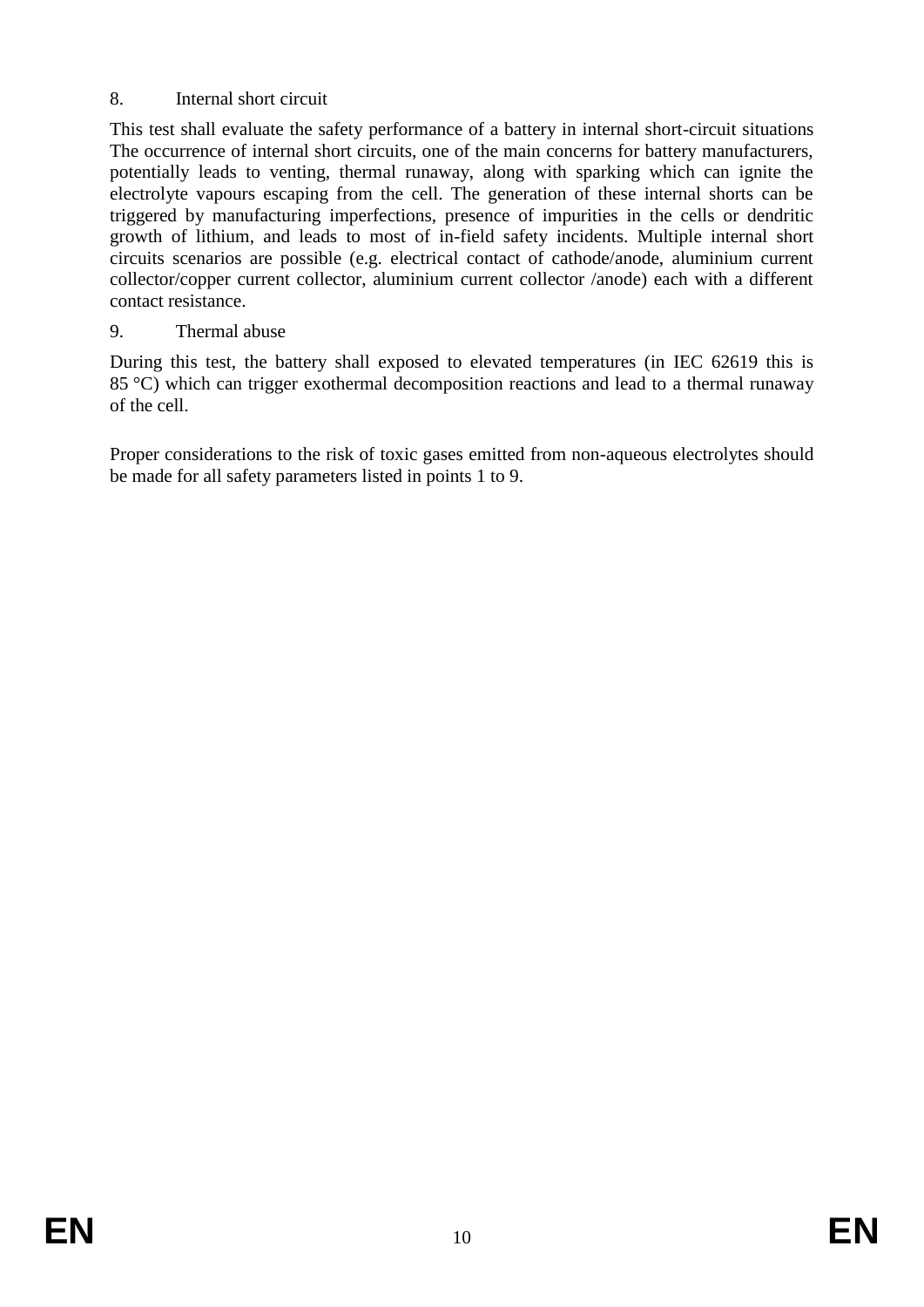# **ANNEX VI Labelling requirements**

#### **Part A General information about batteries**

<span id="page-11-0"></span>Information on the label of batteries:

- 1. the manufacturer's name, registered trade name or trade mark;
- 2. the battery type, batch or serial number of the battery or other element allowing its unequivocal identification;
- 3. battery model identifier;
- 4. date of manufacture;
- 5. date of placing on the market;
- 6. chemistry;
- 7. hazardous substances contained in the battery other than mercury, cadmium or lead;
- 8. critical raw materials contained in the battery.

#### **Part B Symbol for separate collection of batteries**



**Part C QR code**

The QR code shall be 100% black and of a size that is easily readable by a commonly available QR reader, such as those integrated in hand-held communication devices.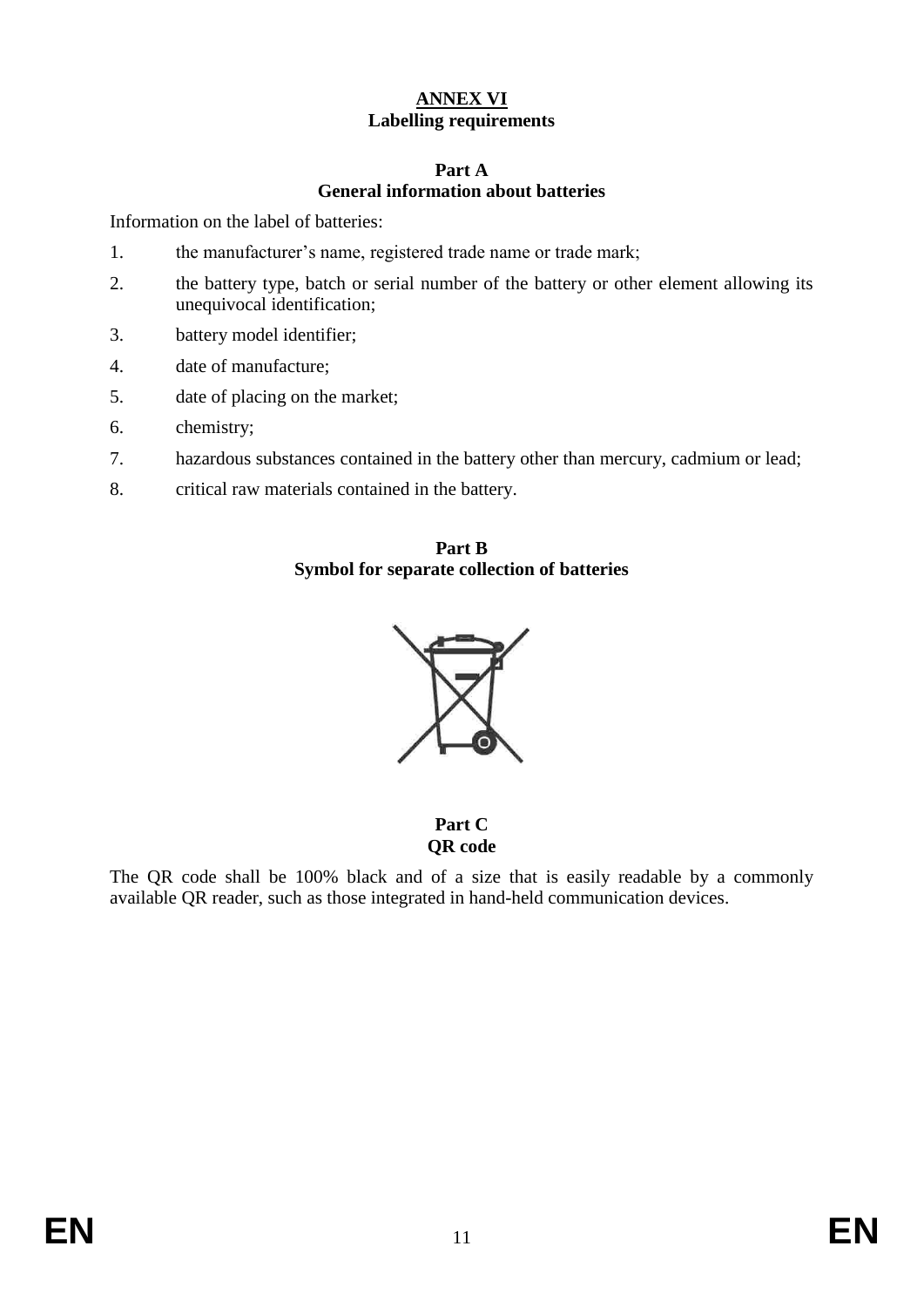# **ANNEX VII**

# <span id="page-12-0"></span>**Parameters for determining the state of health of batteries and expected lifetime of batteries**

Parameters for determining the state of health of batteries:

- 1. Remaining capacity;
- 2. Overall capacity fade;
- 3. Remaining power capability and power fade;
- 4. Remaining round trip efficiency;
- 5. Actual cooling demand;
- 6. Evolution of self-discharging rates;
- 7. Ohmic resistance and/or electrochemical impedance.

Parameters for determining the expected lifetime of batteries:

- 1. The dates of manufacturing of the battery and putting into service;
- 2. Energy throughput;
- 3. Capacity throughput.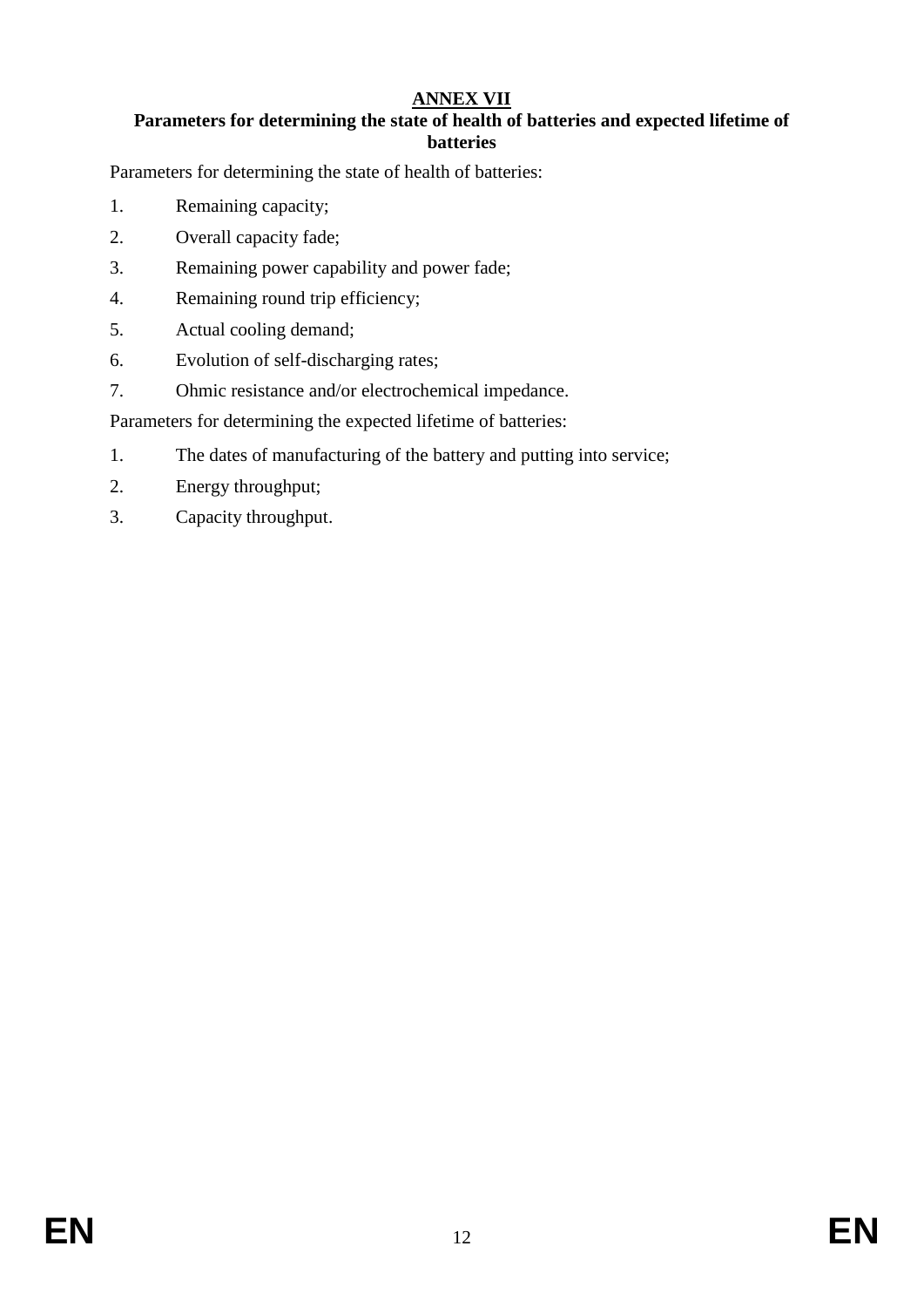### **ANNEX VIII Conformity assessment procedures**

#### **Part A**

# <span id="page-13-0"></span>MODULE A - INTERNAL PRODUCTION CONTROL

1. Description of the module

Internal production control is the conformity assessment procedure whereby the manufacturer fulfils the obligations laid down in points 2, 3 and 4, and ensures and declares that the battery satisfies the requirements set out in Articles 6, 9, 10, 11, 12, 13 and 14 that apply to them.

2. Technical documentation

The manufacturer shall draw up the technical documentation. The documentation shall make it possible to assess the battery's conformity with the relevant requirements referred to in point 1.

The technical documentation shall specify the applicable requirements and cover, as far as relevant for the assessment, the design, manufacture and intended use of the battery. The technical documentation shall contain, where applicable, at least the following elements:

- (a) a general description of the battery and its intended use;
- (b) conceptual design and manufacturing drawings and schemes of components, subassemblies, circuits;
- (c) descriptions and explanations necessary for the understanding of the drawings and schemes referred to in point (b) and the operation of the battery;
- (d) a list which includes:
	- (i) the harmonised standards referred to in Article 15, applied in full or in part;
	- (ii) the common specifications referred to in Article 16, applied in full or in part;
	- (iii) other relevant technical specifications used for measurement or calculation purposes;
	- (iv) an indication of which parts of the harmonised standards referred to in point (i) and the common specifications referred to in point (ii) that have been applied;
	- (v) where the harmonised standards referred to in point (i) and the common specifications referred to in point (ii) have not been applied, a description of the solutions adopted to meet the requirements referred to in point 1.
- (e) test reports.
- 3. Manufacturing

The manufacturer shall take all measures necessary so that the manufacturing process and its monitoring ensure compliance of the battery with the technical documentation referred to in point 2 and with the requirements referred to in point 1.

4. CE marking and EU declaration of conformity

The manufacturer shall affix the CE marking to each individual packaging of the battery model that satisfies the requirements referred to in point 1, or, where it is supplied without packaging, in a document accompanying the battery model.

The manufacturer shall draw up an EU declaration of conformity for each battery model in accordance with Article 18 and keep it together with the technical documentation at the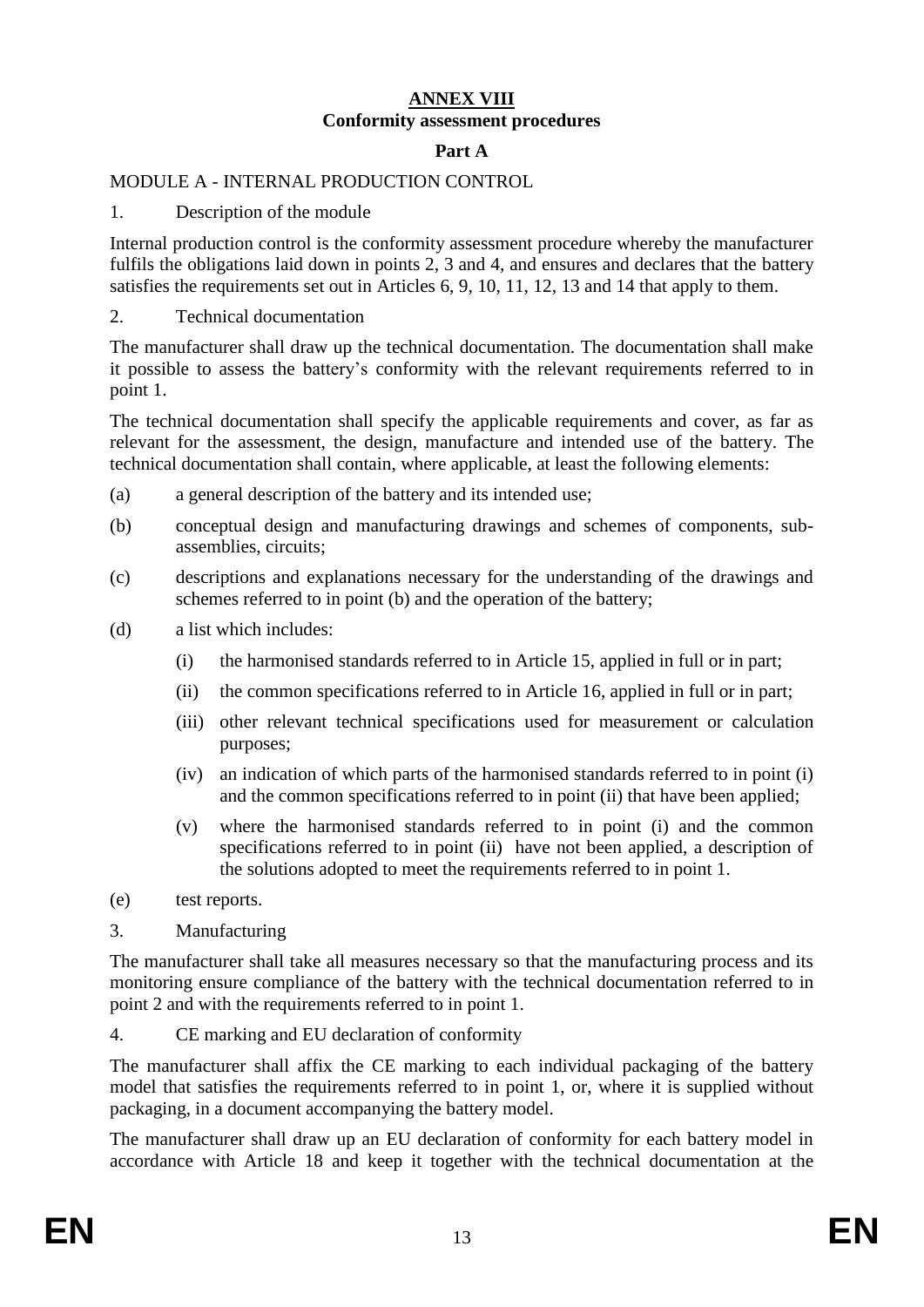disposal of the national authorities for ten years after the last battery belonging to the respective battery model has been placed on the market.

A copy of the EU declaration of conformity shall be made available to the relevant authorities of the Member States upon request.

5. Authorised representative

The manufacturer's obligations set out in point 4 may be fulfilled by his or her authorised representative, on his or her behalf and under his or her responsibility, provided that they are specified in the mandate.

# **Part B**

# MODULE A1 - INTERNAL PRODUCTION CONTROL PLUS SUPERVISED VERIFICATION

# 1. Description of the module

Internal production control plus supervised verification is the conformity assessment procedure whereby the manufacturer fulfils the obligations laid down in points 2, 3, 4, and 5, and ensures and declares that the battery satisfy the requirements set out in Articles 7, 8 and 39 that are applicable.

# 2. Technical documentation

The manufacturer shall draw up the technical documentation. The documentation shall make it possible to assess the battery's conformity with the requirements referred to in point 1, and shall include an adequate analysis and assessment of the risk(s).

The technical documentation shall specify the applicable requirements referred to in point 1 and cover, as far as relevant for the assessment, the design, manufacture and operation of the battery. The technical documentation shall contain, wherever applicable, at least the following elements:

- (a) a general description of the battery;
- (b) conceptual design and manufacturing drawings and schemes of components, subassemblies, circuits.;
- (c) descriptions and explanations necessary for the understanding of the drawings and schemes referred to in point (b) and the operation of the battery;test reports.
- 3. Manufacturing

The manufacturer or the importer that places the battery on the Union market shall take all measures necessary so that the manufacturing process and its monitoring ensure compliance of the manufactured products with the technical documentation referred to in point 2 and with the applicable requirements referred to in point 1.

# 4. Product and information checks

For each battery model, and where applicable, for each batch that the manufacturer or the importer places on the Union market, the mentioned economic operator shall carry out one or more tests on one or more specific aspects of the battery model or batch of batteriesin order to verify conformity with the corresponding requirements referred to in point 1. For large battery batches, the manufacturer, the authorised representative or the importer shall choose a statistically representative sample of batteries.

The manufacturer, or the importer that places the battery model on the Union market, shall submit the information and documents referred to in Articles 7, 8 and 39 of this Regulation to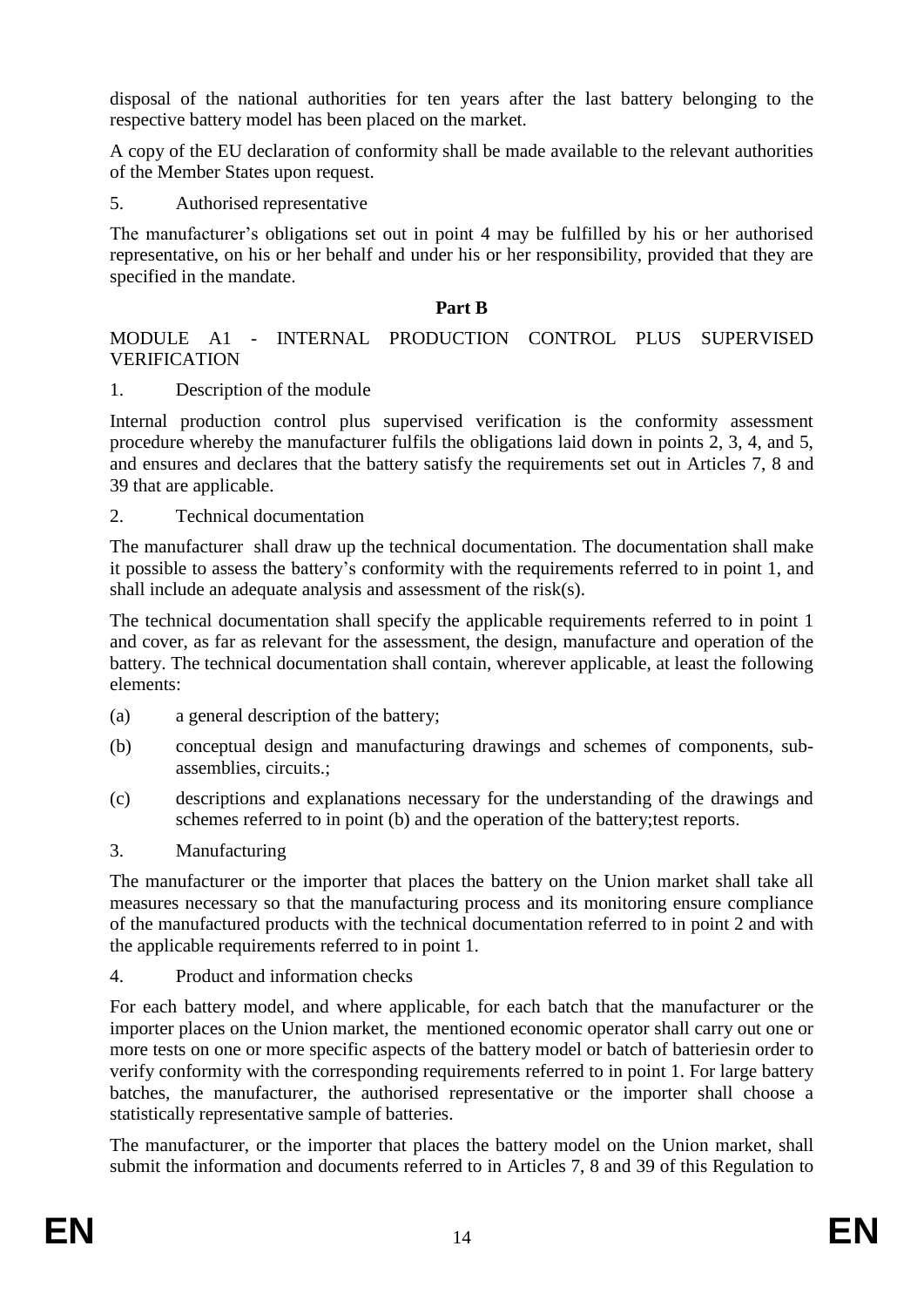the notified body for verification of compliance with the applicable requirements and obligations in those Articles, as well as in applicable implementing measures.

# 5. CE marking and EU declaration of conformity

The manufacturershall affix the CE marking and, under the responsibility of the notified body referred to in point 4, the latter's identification number to each battery, or to the packaging thereof, that satisfies the applicable requirements of this Regulation.

The manufacturer shall draw up a an EU declaration of conformity for each battery model in accordance with Article 18 and keep it together with the technical documentation at the disposal of the national authorities for ten years after the last battery belonging to the respective model has been placed on the market.

A copy of the EU declaration of conformity shall be made available to the relevant authorities of Member States upon request.

# 6. Authorised representative

The manufacturer's obligations set out in points 4 and 5 may be fulfilled by the manufacturer's authorised representative, on the manufacturer's behalf and under the manufacturer's responsibility, provided that they are specified in the mandate.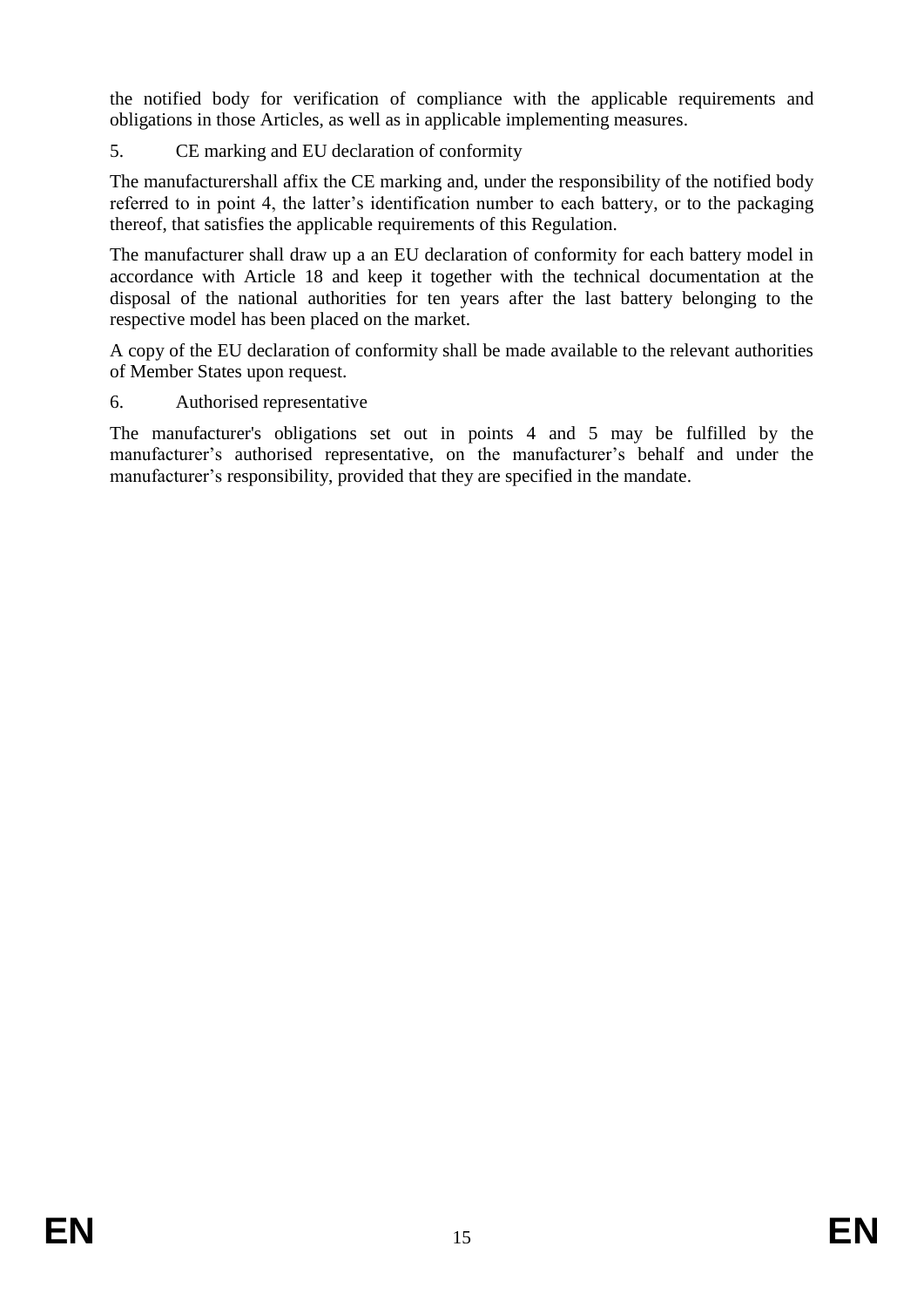### **ANNEX IX EU Declaration of conformity No …**

- <span id="page-16-0"></span>1. Battery model (product, type, batch or serial number):
- 2. Name and address of the manufacturer and, where applicable, his authorised representative
- 3. This declaration of conformity is issued under the sole responsibility of the manufacturer
- 4. Object of the declaration (identification of the battery allowing traceability): description of the battery.
- 5. The object of the declaration described in point 4 is in conformity with the relevant Union harmonisation legislation: ... (reference to the other Union acts applied).
- 6. References to the relevant harmonised standards or the common specifications used or references to the other technical specifications in relation to which conformity is declared:
- 7. The notified body … (name, address, number) … performed … (description of intervention) … and issued the certificate(s): … (details, including its date, and, where appropriate, information on the duration and conditions of its validity).
- 8. Additional information

Signed for and on behalf of:

(place and date of issue):

(name, function) (signature)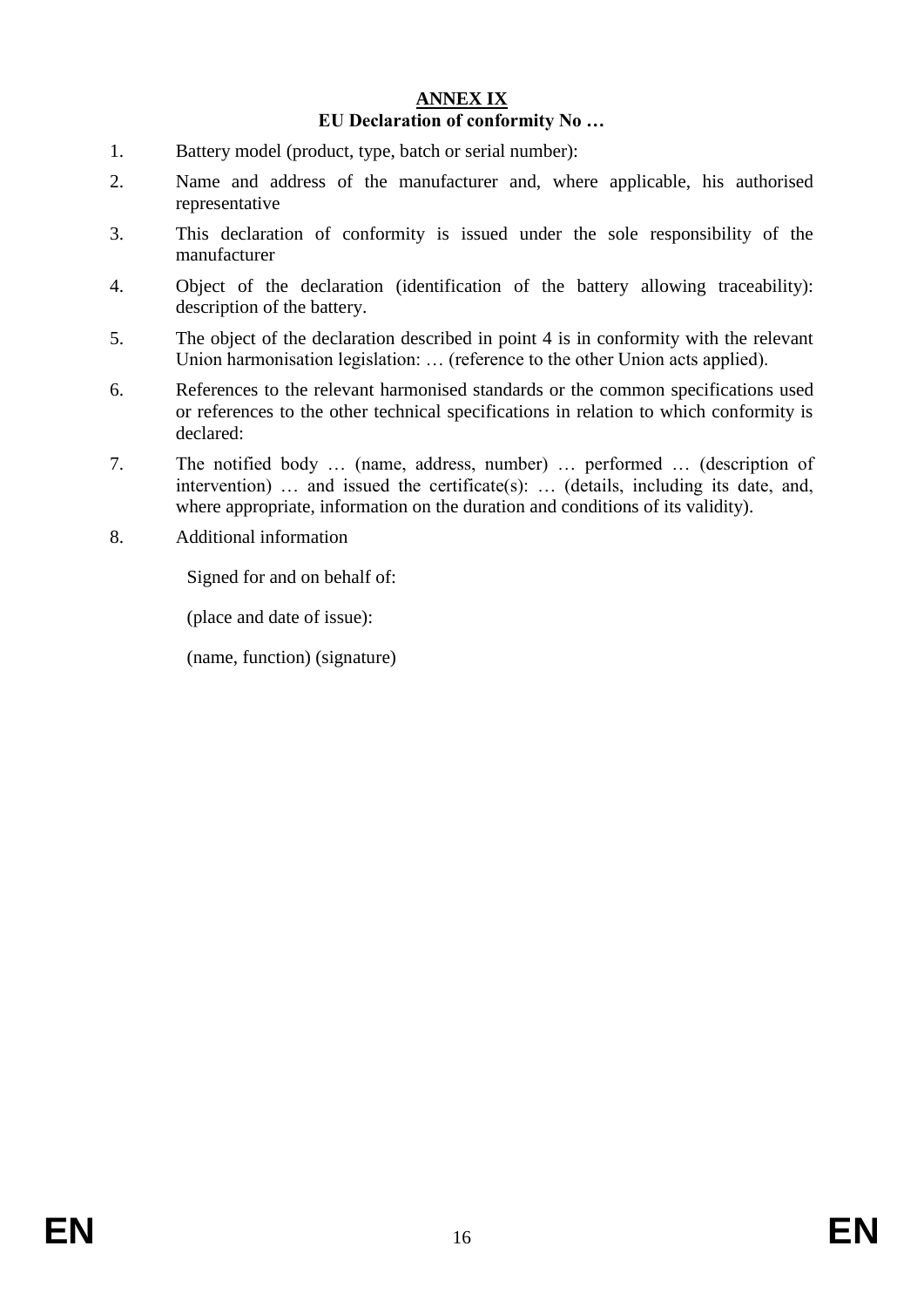### **ANNEX X List of raw materials and risk categories**

- <span id="page-17-0"></span>1. Raw materials:
	- (a) cobalt;
	- (b) natural graphite;
	- (c) lithium;
	- (d) nickel;
	- (e) chemical compounds based on the raw materials listed in points (a) to (f) which are necessary for the manufacturing of the active materials of batteries.
- 2. Social and environmental risk categories:
	- (a) air;
	- (b) water;
	- (c) soil;
	- (d) biodiversity;
	- (e) human health;
	- (f) occupational health and safety;
	- (g) labour rights, including child labour;
	- (h) human rights;
	- (i) community life.
- 3. The international instruments covering the risks referred to in point 2 include:
	- (a) Ten Principles of the United Nations Global Compact;
	- (b) UNEP Guidelines for Social Life Cycle Assessment of Products;
	- (c) Convention on Biological Diversity Decision COP VIII/28- Voluntary guidelines on Biodiversity-Inclusive impact assessment;
	- (d) ILO Tripartite Declaration of Principles concerning Multinational Enterprises and Social Policy;
	- (e) OECD Due Diligence Guidance for Responsible Business Conduct; and
	- (f) OECD Due Diligence Guidance for Responsible Supply Chains of Minerals from Conflict-Affected and High-Risk Areas.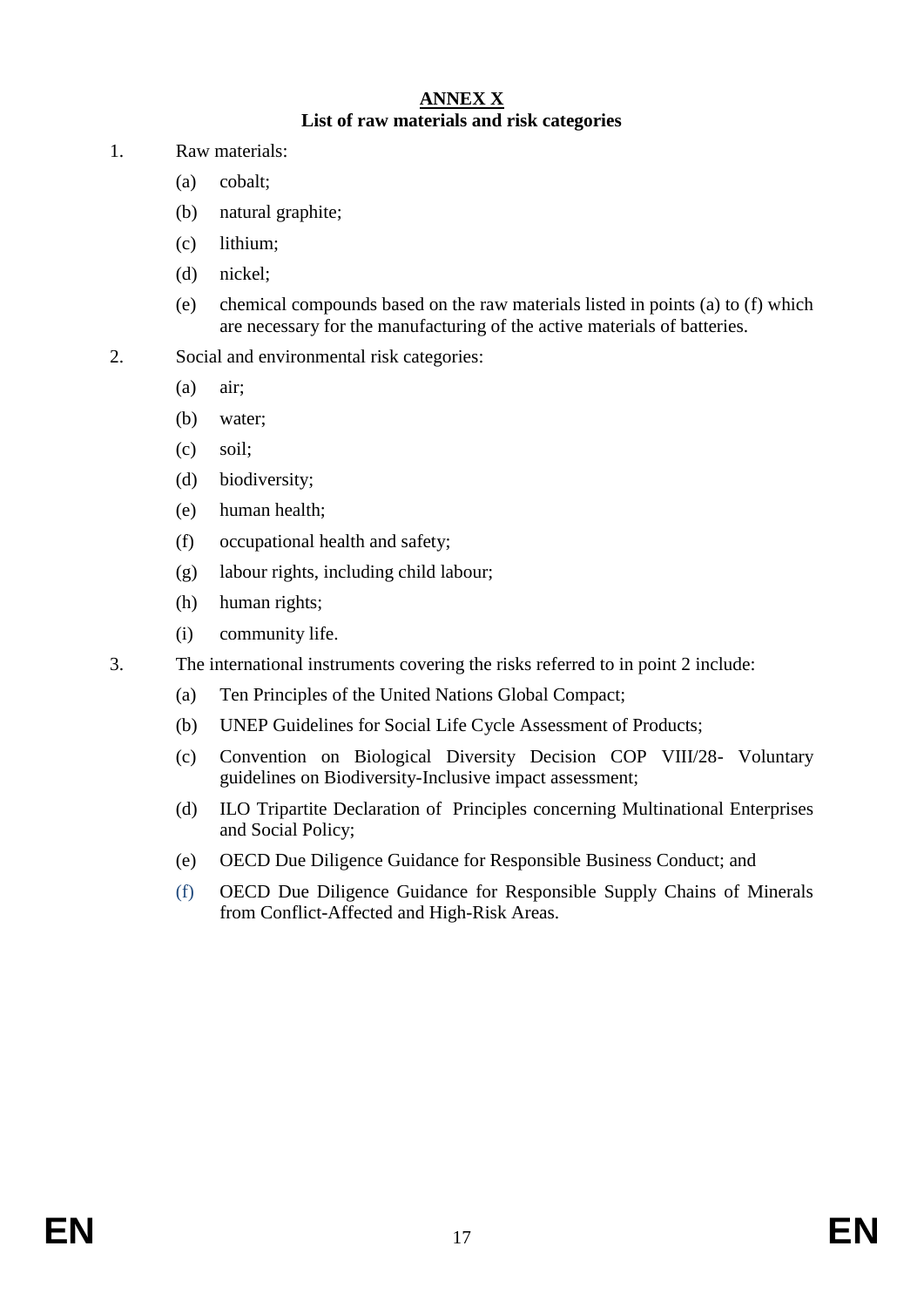# **ANNEX XI**

### **Calculation of collection rates of waste portable batteries**

- <span id="page-18-0"></span>1. Producers or, where appointed in accordance with Article 47(2), producer responsibility organisations acting on their behalf, and Member States shall calculate the collection rate as the percentage obtained by dividing the weight of waste portable batteries excluding waste batteries from light means of transport, collected in accordance with Article 48 and Article 55, respectively, in a given calendar year in a Member State by the average weight of such batteries that producers either sell directly to end-users or deliver to third parties in order to sell them to end-users in that Member State during that year and the preceding two calendar years.
- 2. Producers or, where appointed in accordance with Article 47(2), producer responsibility organisations acting on their behalf, and Member States shall calculate the annual sales of portable batteries, excluding batteries from light means of transport, to end-users in a given year, as the weight of such batteries made available on the market for the first time withinthe territory of the Member State in the year concerned, excluding any portable batteries that have left the territory of that Member State in that year before being sold to the end users.
- 3. For each battery, only the first time it is made available on the market in a Member State shall be counted.
- 4. The calculation provided for in points 2 and 3 shall be based on collected data or statistically significant estimates based on collected data.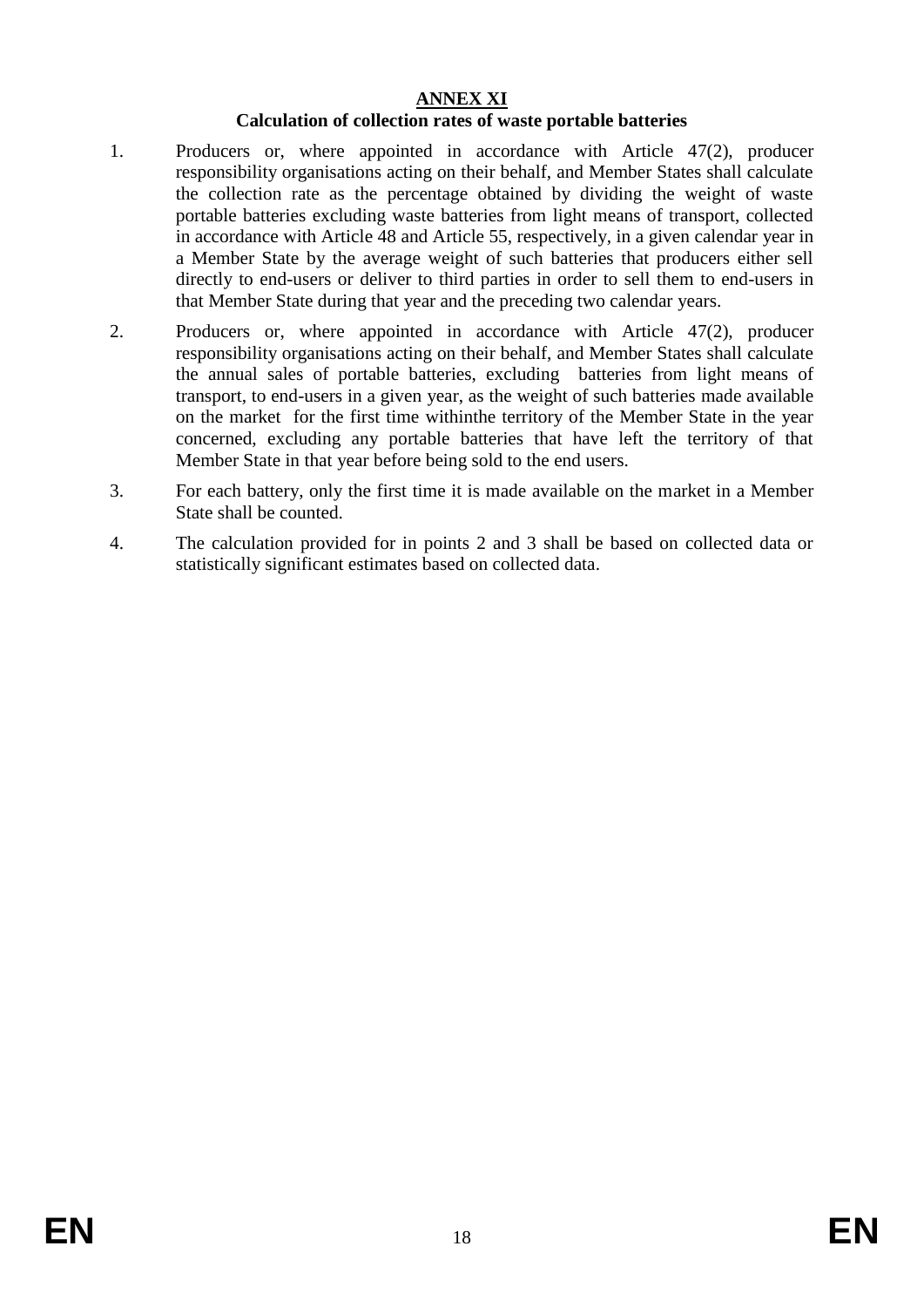# **ANNEX XII Treatment and recycling requirements**

## **Part A**

#### **Treatment requirements**

- <span id="page-19-0"></span>1. Treatment shall, as a minimum, include removal of all fluids and acids.
- 2. Treatment and any storage, including temporary storage, at treatment facilities shall take place in sites with impermeable surfaces and suitable weatherproof covering or in suitable containers.
- 3. Waste batteries in treatment facilities shall be stored in such a way that waste batteries are not mixed with waste from conductive or combustible materials.
- 4. Special precautions and safety measures shall be in place for the treatment of waste lithium based batteries that shall be protected from exposure to excessive heat, water, or any crushing or physical damage during handling, sorting and storage.

# **Part B Recycling efficiencies**

- 1. No later than 1 January 2025, recycling processes shall achieve the following minimum recycling efficiencies:
	- (a) recycling of 75 % by average weight of lead-acid batteries;
	- (b) recycling of 65 % by average weight of lithium-based batteries;
	- (c) recycling of 50 % by average weight of other waste batteries.
- 2. No later than 1 January 2030, recycling processes shall achieve the following minimum recycling efficiencies:
	- (a) recycling of 80 % by average weight of lead-acid batteries;
	- (b) recycling of 70 % by average weight of lithium-based batteries.

#### **Part C Levels of recovered materials**

- 1. No later than 1 January 2026, all recycling processes shall achieve the following levels of materials recovery:
	- (a) 90 % for cobalt;
	- (b) 90 % for copper;
	- $(c)$  90 % for lead:
	- (d) 35 % for lithium;
	- (e) 90 % for nickel.
- 2. No later than 1 January 2030, all recycling processes shall achieve the following levels of materials recovery:
	- (a) 95 % for cobalt;
	- (b) 95 % for copper;
	- (c) 95 % for lead;
	- (d) 70 % for lithium;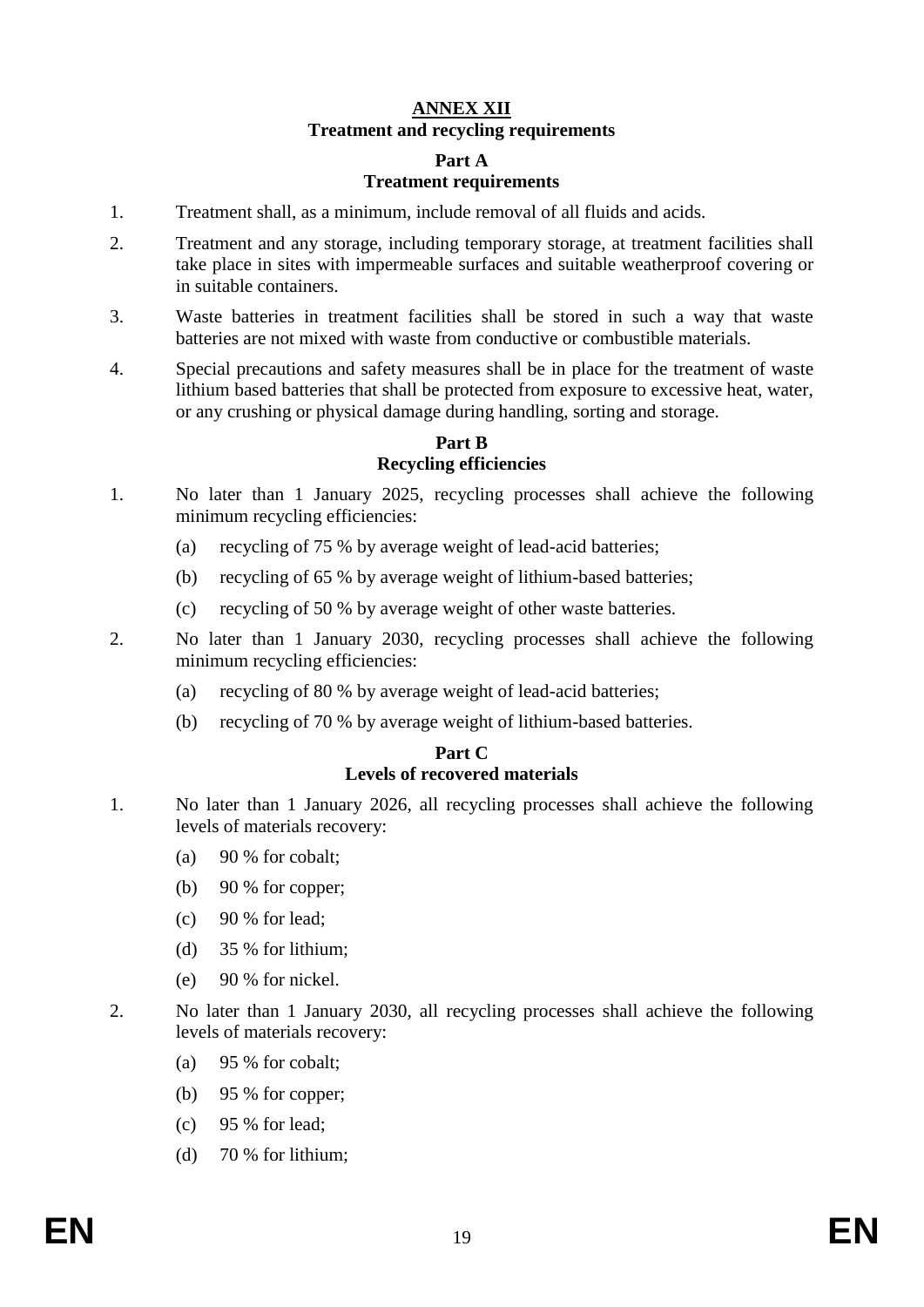(e) 95 % for nickel.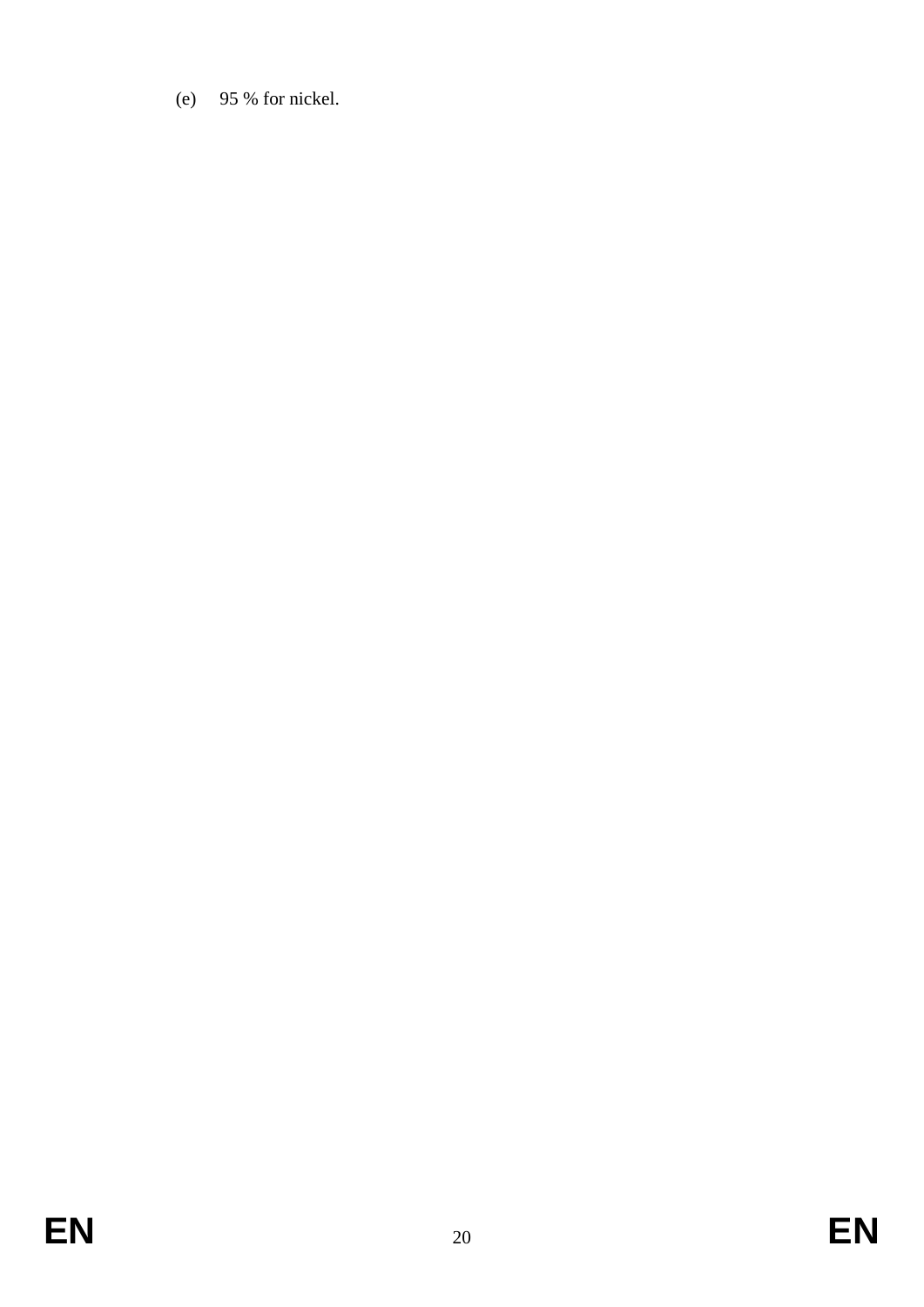# **ANNEX XIII**

# **Information to be stored in the European Electronic Exchange System**

<span id="page-21-0"></span>Information and data shall be treated in accordance with Commission Decision (EU, Euratom) 2015/443<sup>4</sup> . The specific cyber-security arrangements of Commission Decision (EU, Euratom)  $2017/46<sup>5</sup>$  and its implementing rules shall apply. The confidentiality level shall reflect the consequential harm that may result from disclosure of the data to unauthorised persons.

# 1. PUBLICLY ACCESSIBLE PART OF THE SYSTEM

### **Information to be stored and made available in the publicly accessible part of the system by the economic operator that places a battery on the market:**

(a) Battery manufacturer;

(b) Battery type;

- (c) General description of the model, sufficient for it to be unequivocally and easily identified, including the date of placing in the market;
- (d) Manufacturing place and date;
- (e) Battery composition, including critical raw materials;
- (f) Carbon footprint information in the units indicated in the relevant implementing measure(s):
- (g) Information on responsible sourcing as indicated in the relevant implementing measure(s);
- (h) Recycled content information as indicated in the relevant implementing measure(s);
- (i) Rated capacity (in Ah);
- (j) Minimal, nominal and maximum voltage, with temperature ranges when relevant;
- (k) Original power capability (in Watts) and limits, with temperature range when relevant ;
- (l) Expected battery lifetime expressed in cycles, and reference test used ;
- (m) Capacity threshold for exhaustion (only for EV batteries);
- (n) Temperature range the battery can withstand when not in use (reference test);
- (o) Period for which the commercial warranty for the calendar life applies;
- (p) Initial round trip energy efficiency and at 50% of cycle-life;
- (q) Internal battery cell and pack resistance;
- (r) C-rate of relevant cycle-life test.

 $\overline{4}$ <sup>4</sup> Commission Decision (EU, Euratom) 2015/443 of 13 March 2015 on Security in the Commission (OJ L 72, 17.3.2015, p. 41)

 $\frac{5}{100}$  Commission Decision (EU, Euratom) 2017/46 of 10 January 2017 on the security of communication and information systems in the European Commission (OJ L 6, 11.1.2017, p. 40)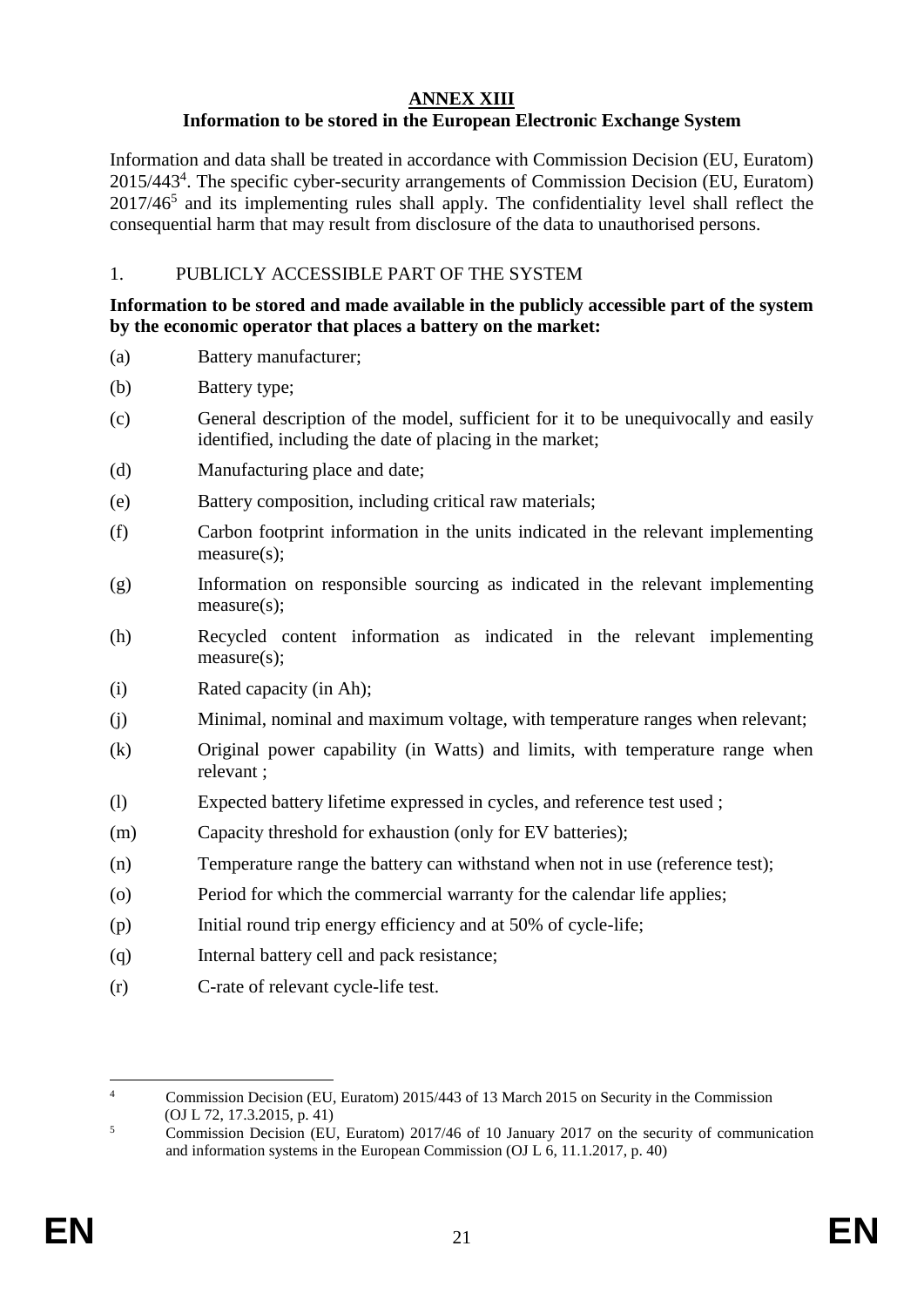#### 2. REQUIREMENTS FOR THE PART OF THE SYSTEM ACCESSIBLE ONLY TO ACCREDITED ECONOMIC OPERATORS AND THE COMMISSION

**The part of the system that shall be accessible only to accredited remanufacturers, second-life operators and recyclers shall contain:**

- (a) Detailed composition, including materials used in the cathode, anode and electrolyte;
- (b) Part numbers for components and contact details of sources for replacement spares;
- (c) Dismantling information, including at least:
	- Exploded diagrams of the battery system/pack showing the location of battery cells,
	- Disassembly sequences,
	- Type and number of fastening techniques to be unlocked,
	- Tools required for disassembly,
	- Warnings if risk of damaging parts exist,
	- Amount of cells used and layout;
- (d) Safety measures.
- 3. REQUIREMENTS FOR THE PART OF THE SYSTEM ACCESSIBLE ONLY TO NOTIFIED BODIES, MARKET SURVEILLANCE AUTHORITIES AND THE **COMMISSION**
- (a) Results of tests reports proving compliance with the requirements laid out in this Regulation, and its implementing or delegated measures.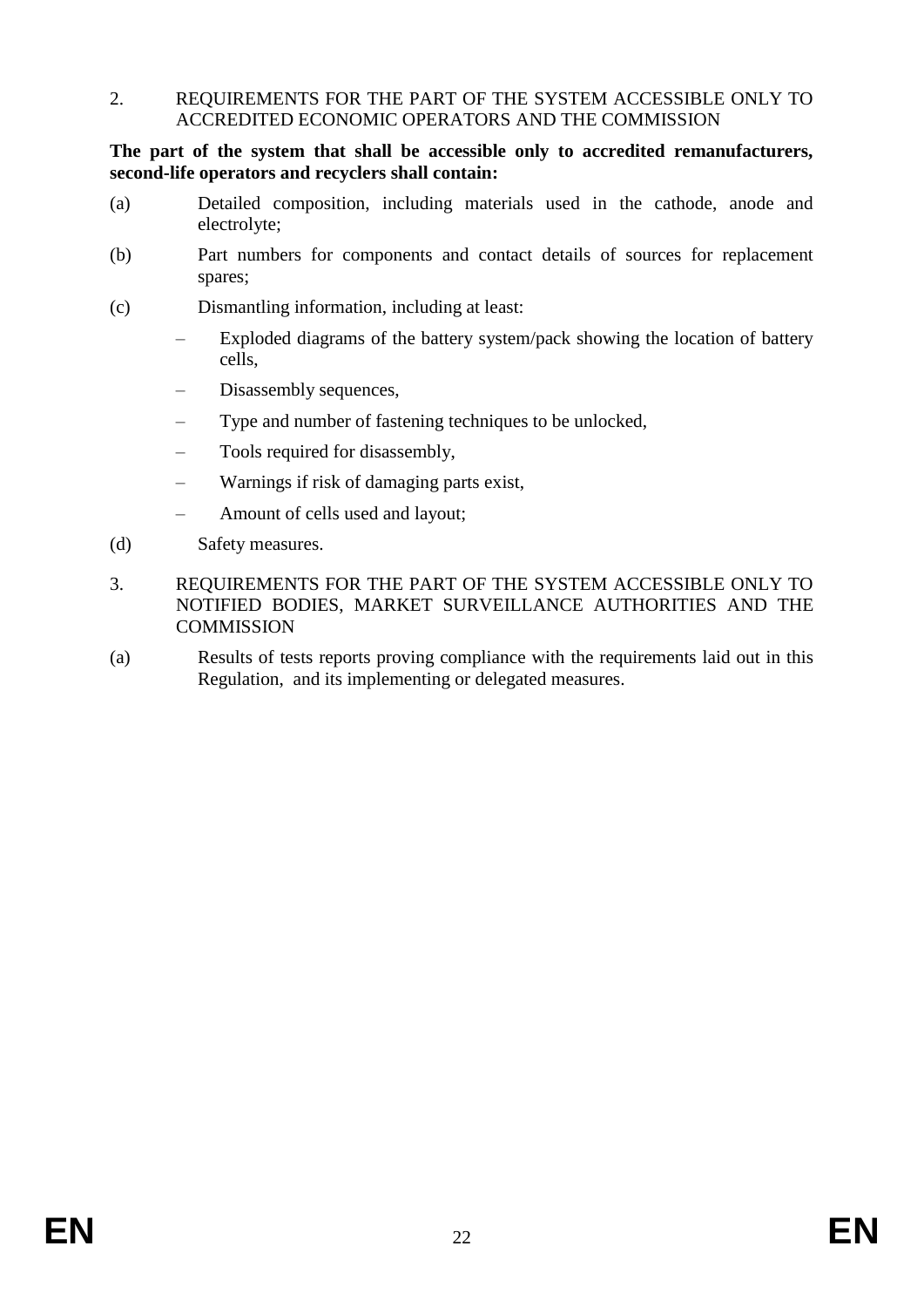# **ANNEX XIV Correlation table**

<span id="page-23-0"></span>

| Directive 2006/66/EC                | This Regulation                    |
|-------------------------------------|------------------------------------|
| Article 1                           | Article 1                          |
| Article 1 first subparagarph point1 | Article $1(1)$                     |
| Article 1 subparagraph 1 point 2    | Article $1(1)$                     |
| Article 1, second subparagraph      |                                    |
| Article 2                           | Article $1(2)$ and $(3)$           |
| Article $2(1)$                      | Article $1(2)$                     |
| Article $2(2)$                      | Article $1(3)$                     |
| Article $2(2)(a)$                   | Article $1(3)(a)$                  |
| Article $2(2)(b)$                   | Article $1(3)(b)$                  |
| Article 3                           | Article 2                          |
| Article 3 point 1                   | Article 2 point 1                  |
| Article 3 point 2                   |                                    |
| Article 3 point 3                   | Article 2 point 7                  |
| Article 3 point 4                   |                                    |
| Article 3 point 5                   | Article 2 point 10                 |
| Article 3 point 6                   | Article 2 point 11                 |
| Article 3 point 7                   | Article 2 point 39                 |
| Article 3 point 8                   | Article 2 point 49                 |
| Article 3 point 9                   |                                    |
| Article 3 point10                   | Article 2 point 42                 |
| Article 3 point 11                  | Article 2 point 23                 |
| Article 3 point 12                  | Article 2 point 37                 |
| Article 3 point 13                  | Article 2 point 55                 |
| Article 3 point 14                  | Article 2 point 14                 |
| Article 3 point 15                  | Article 2 point 19                 |
| Article 3 point 16                  | $---$                              |
| Article 3 point 17                  |                                    |
| Article 4                           | Article 6                          |
| Article $4(1)$                      | Annex I                            |
| Article $4(1)(a)$                   | Annex I first entry point 1        |
| Article $4(1)(b)$                   | Annex I second entry points 1 to 3 |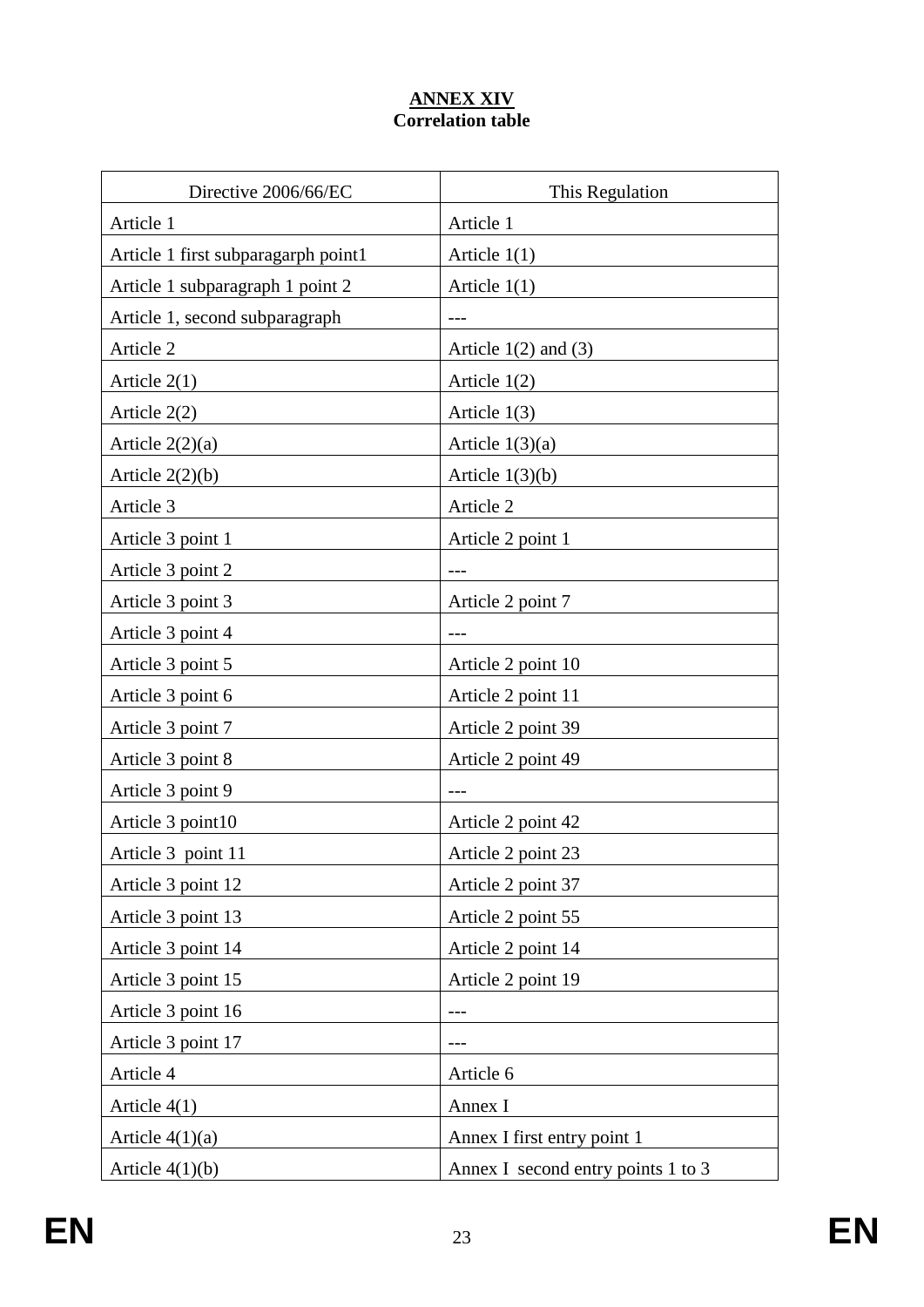| Directive 2006/66/EC              | This Regulation                                                                       |
|-----------------------------------|---------------------------------------------------------------------------------------|
| Article $4(2)$                    |                                                                                       |
| Article $4(3)$                    | Annex I second entry point 2                                                          |
| Article $4(3)(a)$                 | Annex I second entry point 2 (a)                                                      |
| Article $4(3)(b)$                 | Annex I second entry point 2 (b)                                                      |
| Article $4(3)(c)$                 |                                                                                       |
| Article $4(4)$                    |                                                                                       |
| Article 5                         |                                                                                       |
| Article 6                         | Article 3                                                                             |
| Article $6(1)$                    | Article $3(1)$                                                                        |
| Article $6(2)$                    |                                                                                       |
| Article 7                         |                                                                                       |
| Article 8                         | Article 48, Article 49, Article 50, Article<br>51, Article 52, Article 53, Article 54 |
| Article $8(1)$                    | Article 48                                                                            |
| Article $8(1)(a)$                 | Article $48(1)(a)$                                                                    |
|                                   | Article $48(1)(b)$                                                                    |
| Article $8(1)(b)$                 | Article 50                                                                            |
| Article $8(1)(c)$                 | Article $49(1)$                                                                       |
|                                   | Article $50(1)$                                                                       |
| Article $8(1)(d)$                 | Article $48(2)(a)(ii)$                                                                |
|                                   | Article $49(1)(b)$                                                                    |
| Article 8(1), second subparagraph | Article 48(5)                                                                         |
| Article 8(2)                      | Article $48(1)$                                                                       |
|                                   | Article 48 (2)                                                                        |
| Article $8(2)(a)$                 | Article $48(1)$                                                                       |
|                                   | Article 48(2)                                                                         |
| Article $8(2)(b)$                 | Article 48(2)                                                                         |
| Article $8(2)(c)$                 |                                                                                       |
| Article 8(3)                      | Article 49                                                                            |
| Article $8(4)$                    | Article 49                                                                            |
| Article 9                         | $---$                                                                                 |
| Article 10                        | Article 55                                                                            |
| Article $10(1)$                   |                                                                                       |
| Article 10(1) second subparagraph | Article $61(3)$                                                                       |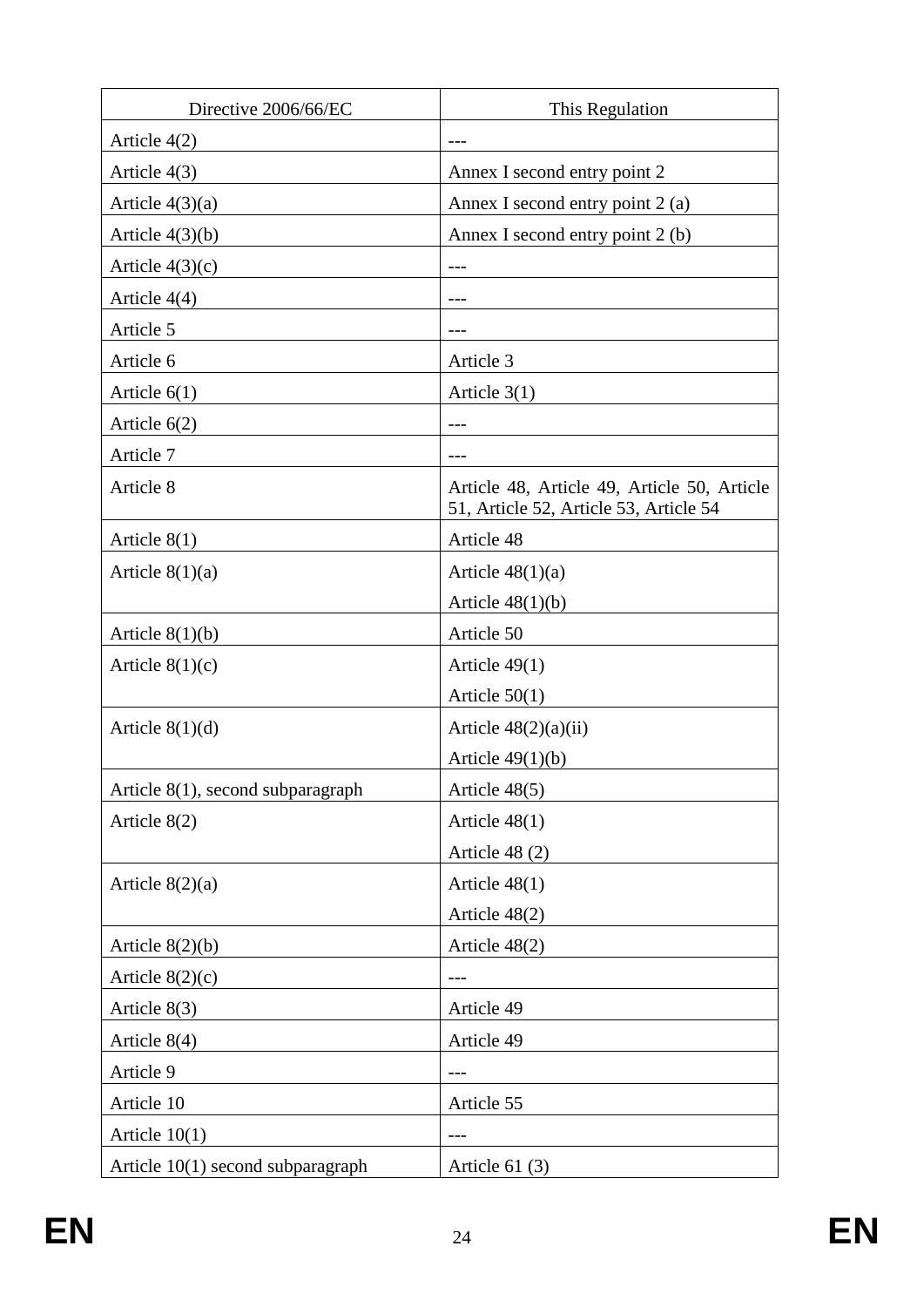| Directive 2006/66/EC                  | This Regulation                                                 |
|---------------------------------------|-----------------------------------------------------------------|
| Article $10(2)$                       | Article $55(1)$                                                 |
| Article $10(2)(a)$                    |                                                                 |
| Article $10(2)(b)$                    | Article $55(1)(a)$                                              |
| Article $10(3)$                       | Article $55(2)$ ,<br>Article<br>62(1)<br>second<br>subparagraph |
| Article $10(4)$                       |                                                                 |
| Article 11                            | Article 11                                                      |
| Article 11, first subparagraph        | Article $11(1)$                                                 |
| Article 11, second subparagraph       | Article $11(2)$                                                 |
| Article 12                            | Article 56                                                      |
| Article $12(1)$                       | Article $56(2)$                                                 |
| Article $12(1)(a)$                    | Article $48(1)(e)$ , Article $49(3)(c)$                         |
| Article $12(1)(b)$                    | Article $57(1)$                                                 |
| Article $12(1)$ , second subparagraph |                                                                 |
| Article 12(1), third subparagraph     |                                                                 |
| Article $12(2)$                       | Article $57(2)$                                                 |
| Article $12(3)$                       | Article $51(3)$ ; Article $56(3)$                               |
| Article 12(4)                         | Article $57(2)$ ; Article $57(3)$                               |
| Article $12(5)$                       | Article $61(4)(c)$ ; $62(1)(c)$                                 |
| Article $12(6)$                       | Article $57(4)$                                                 |
| Article 13                            |                                                                 |
| Article $13(1)$                       |                                                                 |
| Article 13(2)                         | Recital 78                                                      |
| Article 14                            | Article $56(1)$                                                 |
| Article 15                            | Article 58                                                      |
| Article $15(1)$                       | Article $58(1)$                                                 |
| Article $15(2)$                       | Article $58(2)$                                                 |
| Article $15(3)$                       | Article 58(3)                                                   |
| Article 16                            | Article 47                                                      |
| Article $16(1)$                       | Article $47(1)$                                                 |
| Article $16(1)(a)$                    | Article $47(1)(a)$                                              |
| Article $16(1)(b)$                    | Article $47(1)(a)$                                              |
| Article $16(2)$                       | ---                                                             |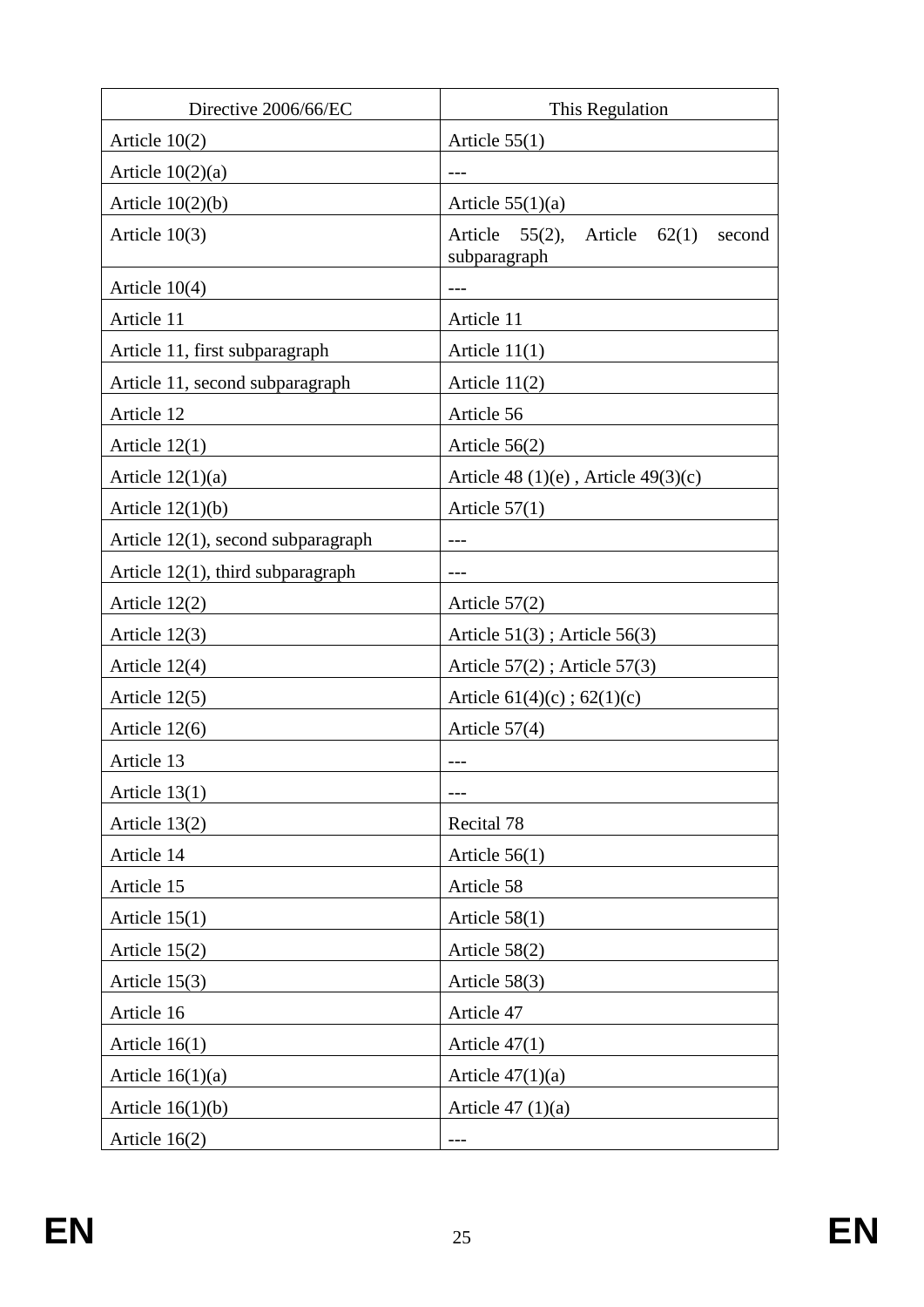| Directive 2006/66/EC | This Regulation                                                 |
|----------------------|-----------------------------------------------------------------|
| Article $16(3)$      | Article $47(1)(d)$ and (e)                                      |
| Article $16(4)$      | Article $60(5)$                                                 |
| Article 16(5)        | $---$                                                           |
| Article 16(6)        |                                                                 |
| Article 17           | Article 46                                                      |
| Article 18           | Article $47(4)$ (c)                                             |
| Article $18(1)$      |                                                                 |
| Article 18(2)        | $---$                                                           |
| Article 18(3)        |                                                                 |
| Article 19           | Article $48(1)$ , $49(1)$ , 50-54                               |
| Article $19(1)$      | Article 48(2), 49(1), 50, 52-54                                 |
| Article 19(2)        | Article $47(4)$ (c)                                             |
| Article 20           | Article 60                                                      |
| Article $20(1)$      | Article $60(1)$                                                 |
| Article $20(1)(a)$   | Article $60(1)(f)$                                              |
| Article $20(1)(b)$   | Article $60(1)(b)$                                              |
| Article $20(1)(c)$   | Article $60(1)(c)$                                              |
| Article $20(1)(d)$   | Article $60(1)(b)$                                              |
| Article $20(1)(e)$   | Article $60(1)(e)$                                              |
| Article $20(2)$      | Article 60                                                      |
| Article $20(3)$      | Article $60(4)$                                                 |
| Article 21           | Article 20 Rules and conditions for<br>affixing the CE marking; |
|                      | Article 13, Annex VI Part A, B, C                               |
| Article $21(1)$      | Article 13(3)                                                   |
| Article $21(2)$      | Article $13(2)$                                                 |
| Article $21(3)$      | Article $13(4)$                                                 |
| Article $21(4)$      | Article $13(3)$                                                 |
| Article $21(5)$      | Article $13(3)$                                                 |
| Article $21(6)$      |                                                                 |
| Article $21(7)$      |                                                                 |
| Article 22a          | ---                                                             |
| Article 23 Review    | Article 55(3), Article 77                                       |
| Article $23(1)$      | Article $77(1)$                                                 |